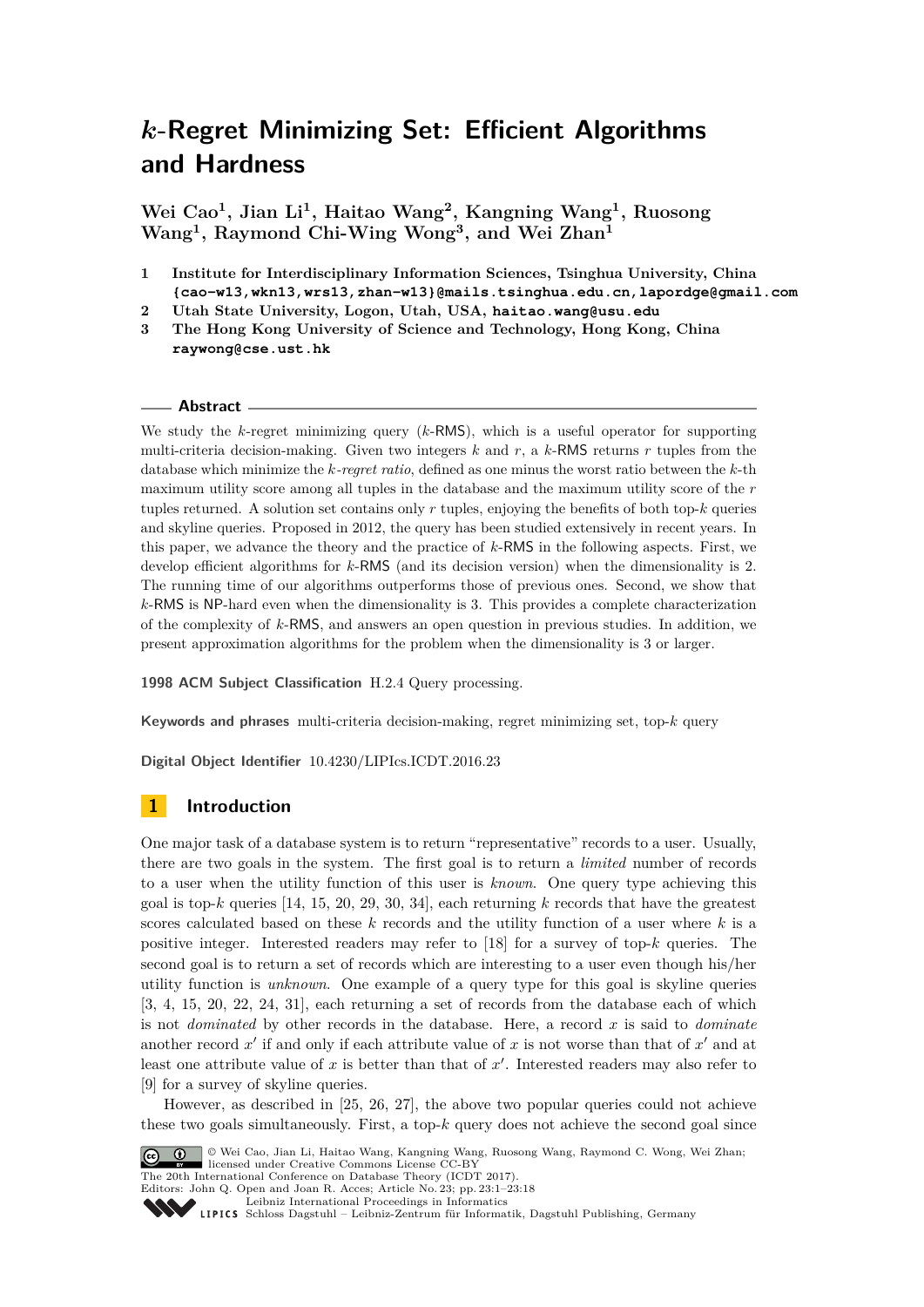#### **23:2** *k***-Regret Minimizing Set: Efficient Algorithms and Hardness**

it requires that a user is given an *exact* utility function indicating his/her preference, which is not reasonable in some cases because in many situations, the user does not know how to specify his/her exact utility function. Second, a skyline query does not meet the first goal because it returns an *uncontrolled* number of records. In the worst case, all records in the database are returned as an output in a skyline query.

Recently, *r-regret queries* and *k-regret minimizing set (k*-RMS*)* queries, two new types of queries meeting the above two goals, were proposed [\[8,](#page-16-8) [25,](#page-17-5) [26,](#page-17-6) [27\]](#page-17-7) and studied extensively due to its usefulness and its wide applicability, where *r* and *k* are two positive integers. All applications originally applied to top-*k* queries and skyline queries could also be applied to *r*-regret queries and *k*-RMS queries. Some typical applications are choosing hotels for vacation and choosing items (e.g., cars) for purchase.

The purpose of an *r*-regret query is to return a set of *r* records in the database, minimizing the "unhappiness" level of a user when seeing only these *r* records instead of all records in the database, even though the utility function of this user is unknown. Given a positive integer *r* and a database *D* containing a number of records, an *r*-regret query is to return a set *R* of *r* records from *D* such that the greatest "unhappiness" level of a user, formally called the *maximum regret ratio* of a user, is minimized when the user sees only records in *R*. Here, the "unhappiness" level of a user, called the *regret ratio* of a user, ranging from 0 to 1, refers to how unhappy the user would be when seeing only the records in *R*, instead of all records in *D*. Consider the user with his/her utility function *f*. The *score* of a record *x* in *D* with respect to the utility function *f* is denoted by  $f(x)$ . The greater the score of a record is, the better the record is. Given a set *R* of records, the *best* record in *R* with respect to the utility function  $f$  is defined to be the record in  $R$  with its greatest score with respect to the utility function *f*. The regret ratio of this user is equal to 0 if the score of the best record in the selection set *R* is equal to the one in the whole database *D*. It becomes larger if the score of the best record in *R* is smaller than the one in *D*. The maximum regret ratio of a user refers to the greatest possible regret ratio of a user (since different users can have different utility functions).

Recently, Chester et al. [\[8\]](#page-16-8) proposed a *generalized* version of *r*-regret queries called the *k-regret minimizing set (k*-RMS*)* problem (or queries) relaxing the concept of the "best" record to the concept of *the best k records*. The original form of an *r*-regret query assumes that a user must be satisfied with only the "best" record in *D*. Chester et al. [\[8\]](#page-16-8) relaxed this assumption and considered that a user is already satisfied and "happy" with one of the best *k* records in *D*. Specifically, given two positive integers *r* and *k*, and a database *D* containing a number of records, the *k*-RMS problem is to return a set *R* of *r* records from *D* such that the *maximum k-regret ratio* of a user is minimized. Here, the *k-regret ratio* of a user, ranging from 0 to 1, is equal to 0 if the score of the best record in *R* is at least the score of the *k*-th best record in *D*. It becomes larger if the score of the best record in *R* is smaller than the score of the *k*-th best record in *D*. Clearly, when  $k = 1$ , *k*-RMS becomes the *r*-regret query (called 1-RMS, or simply the RMS problem). In this paper, we have the following contributions.

- **1.** For RMS in  $\mathbb{R}^2$  (i.e., the dimensionality is 2), we propose an  $O(n \log n)$  time exact algorithm, where *n* is the number of records in the dataset *D*. The time complexity is better than the previous best-known time complexity of  $O(rn^2 + n^2 \log n)$  [\[8\]](#page-16-8).
- **2.** For k-RMS in  $\mathbb{R}^2$ , we present an  $O(n^2 \log n)$  time algorithm, which improves the  $O(rn^2k^{\frac{1}{3}} + n^2 \log n)$  time complexity result in [\[8\]](#page-16-8). We also propose an approximation algorithm of  $O(nk^{\frac{1}{3}} \log(1/\epsilon) + n \log n + nk^{\frac{1}{3}} \log^{1+\delta} n)$  time, where  $\epsilon$  is the additive approximation error and  $\delta$  is any positive constant. For typical parameters, it performs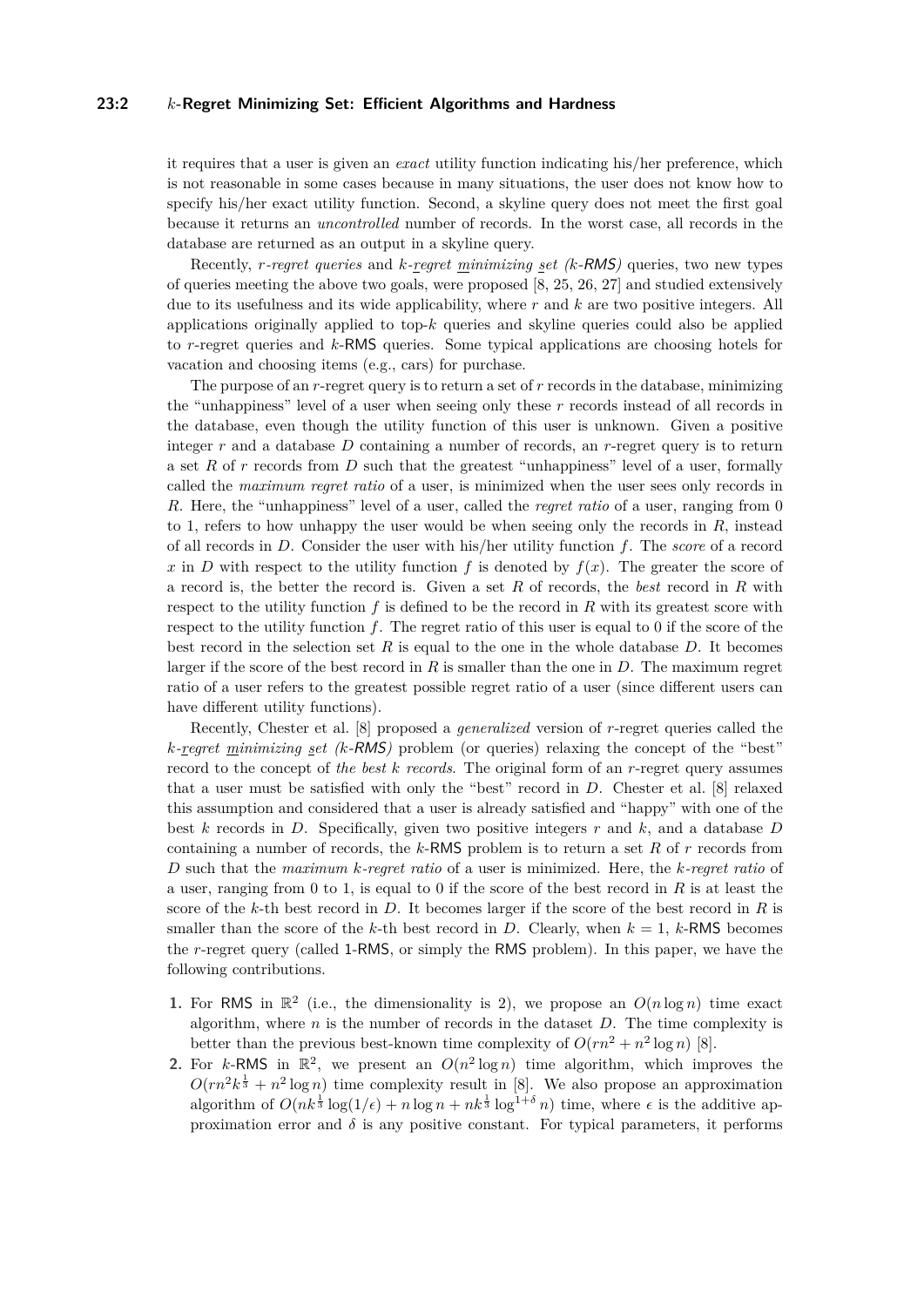much faster than the previous best-known algorithm [\[8\]](#page-16-8). To solve the problem, we also give an efficient algorithm for the decision version of the problem, which is interesting in its own right both theoretically and practically. A summary of our results is in Table [1.](#page-3-0)

- **3.** We show that for any positive integer *k*, the *k*-RMS problem is NP-hard when the dimensionality of the database is 3 (or larger). This is the first-known hardness result for the *k*-RMS problem in a fixed dimensional database. Although Chester et al. [\[8\]](#page-16-8) prove the NP-hardness of the RMS problem, it states that the hardness is due to both the *high* dimensionality of the dataset and the *large* number of records in the dataset. It has been open whether the problem is still NP-hard for fixed dimensional cases. Our result settles the open problem and thus provides a complete characterization of the computational complexity of the problem (together with our algorithms in  $\mathbb{R}^2$ ).
- **4.** For RMS in  $\mathbb{R}^d$ , we show it is closely connected to the notion of  $\epsilon$ -kernel, introduced by Agarwal et al. [\[2\]](#page-16-9). Based on the connection, we derive an upper bound  $r^{-2/(d-1)}$  of the maximum regret ratio, improving the previous bound  $r^{-1/(d-1)}$  in [\[26\]](#page-17-6). We also provide an approximation algorithm for *k*-RMS when  $d \geq 3$ .

**Outline:** The rest of the paper is organized as follows. In Section [2,](#page-2-0) we formally define the problem. Section [3](#page-3-1) gives our algorithms for *k*-RMS when the dimensionality is 2. Section [4](#page-12-0) presents the NP-hardness result. Section [5](#page-14-0) gives our algorithms in high-dimensional cases. Section [6](#page-15-0) discusses the related work. Due to the page limitation, many details and proofs are omitted but can be found in the full version of this paper.

# <span id="page-2-0"></span>**2 Problem Formulation**

Let *D* be a database containing *n* records/points<sup>[1](#page-2-1)</sup> with *d* attributes/dimensions. Given a point *x* in *D*, for each  $i \in [1, d]$ , the *i*-th dimensional value of point *x* is denoted by  $x[i]$ . We assume that the values  $x[i]$  in the database are all non-negative real numbers, which is the common assumption in related literatures [\[8,](#page-16-8) [26\]](#page-17-6). Each user is associated with a utility function *f* denoted by a *d*-dimensional non-negative vector  $\omega$  called a *weight vector*. Let *W* be the set of all possible weight vectors.

Given a point *x* in *D* and a weight vector  $\omega$ , the *score* of *x* with respect to  $\omega$  is the dot product of *x* and *ω*, denoted by  $\langle x, \omega \rangle$ . That is,  $\langle x, \omega \rangle$  is equal to  $\sum_{i=1}^{d} x[i]\omega[i]$ . If we know the utility function *f* with the weight vector *ω*, this score  $\langle x, \omega \rangle$  is also written as  $f_{\omega}(x)$ . Given an integer  $k \geq 1$ , we denote the k-th largest score among  $x \in D$  with respect to weight vector  $\omega$  by  $\max_{x \in D}^{(k)} \langle x, \omega \rangle$ .

Given a non-empty subset *R* of *D* and a weight vector  $\omega$ , the *k*-regret ratio of set *R* with respect to weight vector  $\omega$ , denoted by *k*-regratio( $R, \omega$ ), is defined to be

$$
k\text{-regratio}(R,\omega)=\max\left\{0,1-\frac{\max_{x\in R}\langle x,\omega\rangle}{\max_{x\in D}^{\langle k\rangle}\langle x,\omega\rangle}\right\}.
$$

If  $k$ -regratio( $R, \omega$ ) is 0, the best score in R is at least as good as the k-th largest score with respect to  $\omega$  in the original dataset *D*. The *maximum k*-regret ratio of *R*, denoted by  $k$ -regratio(*R*), is defined to be  $k$ -regratio( $R$ ) = sup<sub> $\omega \in W$ </sub>  $k$ -regratio( $R$ ,  $\omega$ )*.* 

<span id="page-2-2"></span> $\triangleright$  Problem 1 (*k*-RMS [\[8\]](#page-16-8)). Given two positive integers *k* and *r*, we want to find a set *R* of *r* points from *D* such that  $k$ -regratio( $R$ ) is minimized.

<span id="page-2-1"></span><sup>&</sup>lt;sup>1</sup> In the following, we use term "records" and "points" interchangeably since they refer to the same concept.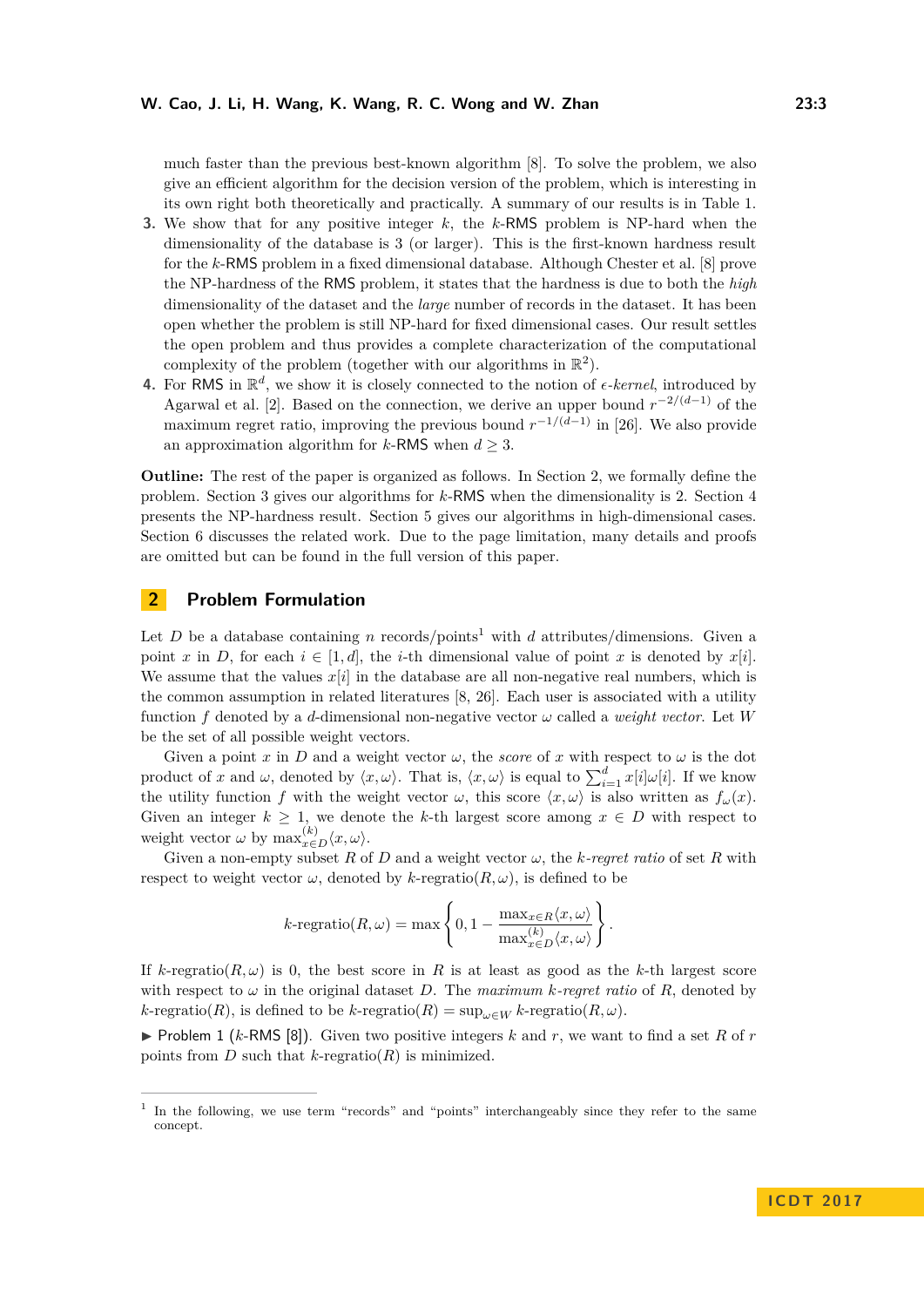#### **23:4** *k***-Regret Minimizing Set: Efficient Algorithms and Hardness**

<span id="page-3-0"></span>

| Problem     | Algorithm        | Time Complexity                                       | Det        | Ex           | Source      |
|-------------|------------------|-------------------------------------------------------|------------|--------------|-------------|
| Dec-RMS     | $D-IntCov-1$     | $O(n \log n)$                                         | yes        | yes          | Sect. 3.1.1 |
| $Dec-k-RMS$ | $D$ -Greedy- $k$ | $O(n+m)^+$                                            | yes        | yes          | Sect. $3.2$ |
| <b>RMS</b>  | $E-Pre-1$        | $O(rn^2 + n^2 \log n)^{1+1}$                          | yes        | yes          | [8]         |
|             | $A-IntCov-1$     | $O(n \log n \log(1/\epsilon))$                        | <b>ves</b> | no           | Sect. 3.1.2 |
|             | $A$ -Greedy- $k$ | $O(n \log n + n \log(1/\epsilon))$                    | yes        | $\mathbf{n}$ | Sect. $3.2$ |
|             | $E$ -Greedy-1    | $O(n \log n)$                                         | no         | yes          | Sect. 3.3.2 |
| $k$ -RMS    | $E-Pre-k$        | $O(rn^2k^{\frac{1}{3}}+n^2\log n)$ <sup>††</sup>      | yes        | yes          | [8]         |
|             | $A$ -Greedy- $k$ | $O((n+m)\log(1/\epsilon)+n\log n+m\log^{1+\delta} n)$ | yes        | $\mathbf{n}$ | Sect. $3.2$ |
|             | $E$ -Greedy- $k$ | $O(n^2 \log n)$                                       | yes        | yes          | Sect. 3.3.1 |

**Table 1** The running times of the previous algorithms and our new algorithms in  $\mathbb{R}^2$ . Det: Deterministic/randomized algorithms (yes/no); Ex: Exact/approximation algorithms (yes/no); The naming of the algorithms: D- means the decision version, E- means an exact algorithm and Ameans an approximation algorithm.  $n = |D|$ ,  $m = |LS_k|$ ,  $r = |R|$ .  $\epsilon$  is the additive error of the approximate regret ratio. *δ* can be any positive constant. <sup>†</sup> D-Greedy-*k* requires  $O(n \log n + 1)$  $m \log^{1+\delta} n$ ) preprocessing time, and runs in  $O(n+m)$  time for any threshold  $\theta$ . <sup>††</sup> In [\[8\]](#page-16-8), the authors claim their algorithm runs in  $O(rn^2)$  time, with the factor depending on k omitted as a constant. However, a more careful examination shows their algorithm runs in  $O(rn^2 + n^2 \log n)$  time for RMS and  $O(rn^2k^{\frac{1}{3}} + n^2 \log n)$  time for *k*-RMS instead: The priority queue requires  $O(n^2 \log n)$  time; the best known upper bound of the size of the *k*-level set is  $O(nk^{\frac{1}{3}})$ .

This is an *optimization* problem. The following defines its *decision* version, called Dec*k*-RMS (we also use Dec-RMS to refer to the case  $k = 1$ ).

**►** Problem 2 (Dec-*k*-RMS). Given two positive integers *k* and *r*, and a real value  $\theta \in [0, 1]$ , determine whether there exists a set R of r points from D such that  $k$ -regratio(R) is at most  $1 - \theta$  (if yes, find such a solution set R).

We will also give algorithms for Dec-*k*-RMS since they will be used as subroutines for solving the optimization version (i.e., Problem [1\)](#page-2-2). On the other hand, in some applications where there is a pre-specified error threshold of  $k$ -regratio( $\cdot$ ), it would be more suitable to solve the decision version, and thus the decision problem may be interesting in its own right.

# <span id="page-3-1"></span>**3** Efficient Algorithms in  $\mathbb{R}^2$

In this section, we develop several algorithms for RMS and  $k$ -RMS in  $\mathbb{R}^2$ . Table [1](#page-3-0) summarizes our results. We assume that  $\|\omega\|_1 = \omega[1] + \omega[2] = 1$  for any weight vector  $\omega \in W$  as scaling does not change the *k*-regratio. Hence, we can write  $\omega = (\lambda, 1 - \lambda)$  for some  $\lambda \in [0, 1]$ .

For each point  $p = (x, y)$  in *D*, we define a linear function  $f_p(\lambda) = \lambda x + (1 - \lambda)y$  with  $\lambda \in [0, 1]$ . We reformulate both the decision version and the optimization version as follows.

**1.** (The decision version) In the decision version Dec-*k*-RMS, we are given a constant *θ*, and we need to decide whether there is some set  $R \subseteq D$  of cardinality r such that the following holds:

<span id="page-3-2"></span>
$$
\forall \lambda \in [0, 1], \max_{p \in R} f_p(\lambda) \ge \theta \cdot \max_{p \in D}^{(k)} f_p(\lambda), \tag{1}
$$

where  $\max^{(k)}$  is the operator that returns the *k*-th largest value.

**2.** (The optimization version) The optimization version  $k$ -RMS is to maximize  $\theta$  in [\(1\)](#page-3-2).

It is convenient to view the problem from a geometric perspective as follows. Each record  $p \in D$  corresponds to a line  $f_p(\lambda)$  ( $\lambda \in [0,1]$ ). All such lines form a line arrangement  $\mathbb{A}(D)$ .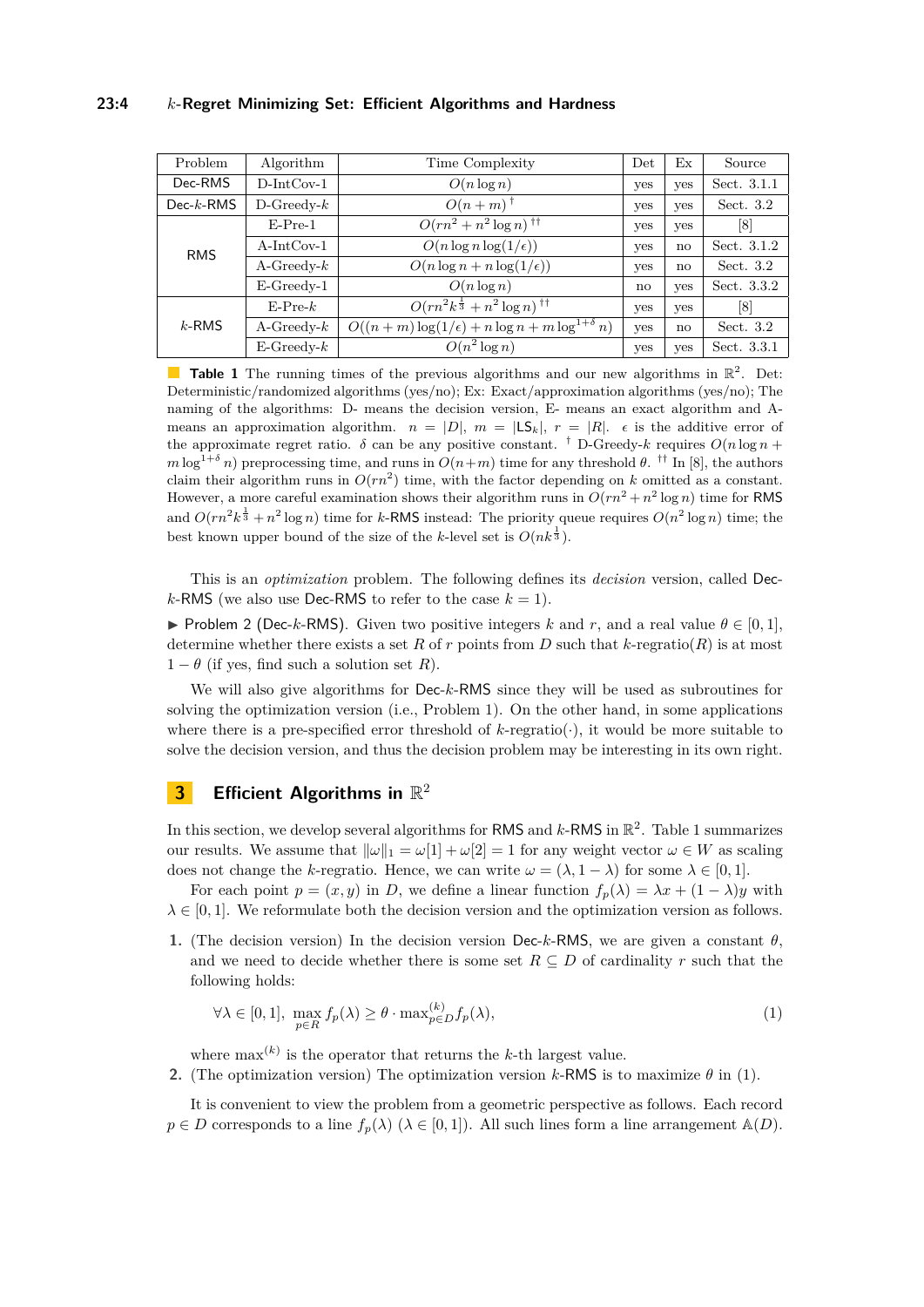<span id="page-4-2"></span>

**Figure 1** The arrangement  $\mathbb{A}(D)$  (black lines), its 1-level set  $LS_1$  (red dashed line),  $\theta$ -scaled 1-level set (blue lines), and 3-level set (thick black line)

**Figure 2** Illustrating Example [2:](#page-4-1) *θ*-LS*<sup>k</sup>* is the dashed thick curve

The *k*-level set of  $\mathbb{A}(D)$  [\[5\]](#page-16-10) is a piecewise linear curve (see Figure [1](#page-4-2) for an example)

$$
\mathsf{LS}_k(\lambda) = \max_{p \in D}^{(k)} f_p(\lambda), \text{ for } \lambda \in [0, 1].
$$

A *segment* is a maximal linear piece in the *k*-level set. Let *m* denote the number of segments of  $\mathsf{LS}_k(\lambda)$ . It is known that *m* is bounded by  $O(nk^{\frac{1}{3}})$  and  $\mathsf{LS}_k(\lambda)$  can be computed  $\sin O(n \log n + nk^{\frac{1}{3}})$  expected time by a randomized algorithm [\[5\]](#page-16-10) or  $\sin O(n \log m + m \log^{1+\delta} k)$ time by a deterministic algorithm for any constant  $\delta > 0$  [\[5\]](#page-16-10). Note that the 1-level set  $\mathsf{LS}_1$ is always *convex* since it is the *upper envelop* of  $A(D)$  (see the red-dashed curve in Figure [1\)](#page-4-2). However, the convexity property does not necessarily hold for any  $k > 1$ .

We introduce *scaled level sets*, which generalizes the notion of *k*-level sets.

**Definition 1.** (Scaled Level Set) Given a threshold  $\theta > 0$ , define the  $\theta$ -scaled *k*-level set as the function  $\theta$ -LS<sub>k</sub>( $\lambda$ ) =  $\theta$  · LS<sub>k</sub>( $\lambda$ ) =  $\theta$  · max $_{p \in D}^{(k)} f_p(\lambda)$ , for  $\lambda \in [0,1]$ *.* 

We can reformulate the decision problem Dec-*k*-RMS as follows: Decide whether there exists a subset *R* of *r* lines, such that the upper envelop of *R* covers the scaled level set (i.e., the function  $\max_{p \in R} f_p(\lambda)$  is above  $\theta$ -LS<sub>k</sub>).

<span id="page-4-1"></span>► Example 2. As an example of the decision problem Dec-*k*-RMS shown in Fig. [2,](#page-4-2) where  $k = 3, \theta = 0.9$  and the dashed thick curve is  $\theta$ -LS<sub>k</sub>, we aim to find *r* lines such that they collectively cover the dashed thick curve from above. When  $r = 2$ , the two thick lines shown in red form a solution. When  $r = 1$ , the thick blue line is the only valid solution.

In the sequel, we solve the decision problem in Section [3.2.](#page-5-0) In Section [3.3,](#page-9-1) we solve the optimization problem, using the algorithms for the decision problem as subroutines. But as warm-ups, we first give some simple but practical algorithms.

#### **3.1 The Warm-up Algorithms**

In this section we present algorithms for Dec-RMS and RMS. These algorithms are theoretically not as efficient as the algorithms given later, but they are very simple and practical, and may also provide some directions for the later improved ones.

# <span id="page-4-0"></span>**3.1.1 Reducing Dec-RMS to Interval Coverage**

Note that since  $LS_1$  (which is actually the upper envelop of  $\mathbb{A}(D)$ ) is convex, the scaled level set  $\theta$ -LS<sub>1</sub> is also convex. Also note that  $m \leq n$  in this case. We can compute LS<sub>1</sub> (and thus *θ*-LS<sub>1</sub>) in  $O(n \log n)$  time [\[16\]](#page-16-11). We use  $\lambda_0 = 0, \lambda_1, \ldots, \lambda_{m-1}, \lambda_m = 1$  to denote all breaking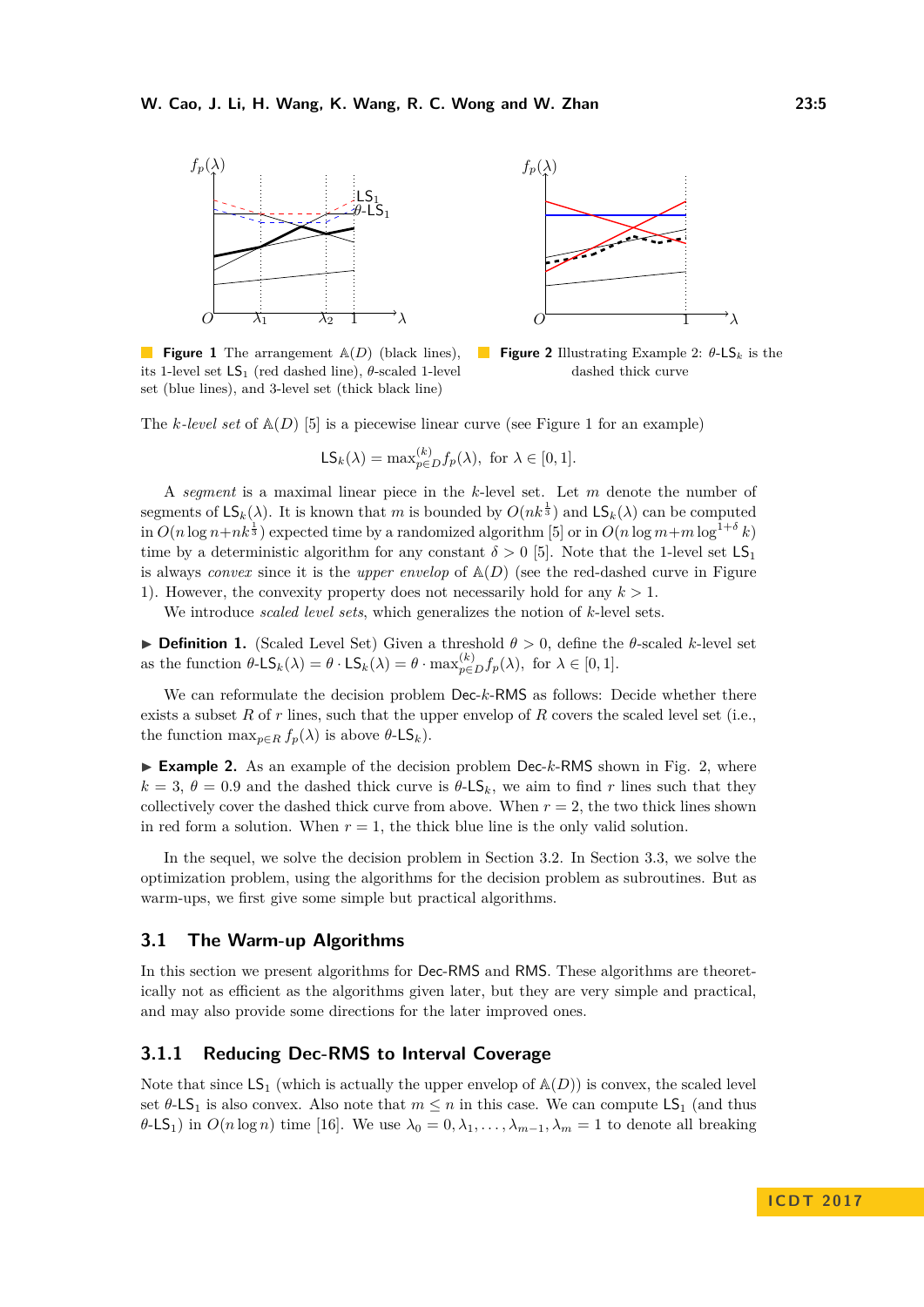#### **23:6** *k***-Regret Minimizing Set: Efficient Algorithms and Hardness**

points of  $θ$ -LS<sub>1</sub> (see Fig. [1\)](#page-4-2). Our task is to cover  $θ$ -LS<sub>1</sub> using at most *r* lines. For a line  $f_p$ , we let  $I(p) = {\lambda | f_p(\lambda) \geq \theta - LS_1(\lambda)}$ . The convexity of  $\theta - LS_1$  implies that  $I(p)$  is a closed interval (which may be empty). Moreover, the interval can be computed in  $O(\log n)$  time by binary search.

Hence, we can compute the set of intervals  $\{I(p)\}_{p\in D}$  in  $O(n \log n)$  time.

To solve our problem Dec-RMS, it is sufficient to find a minimum number of intervals in the above set whose union covers the range [0, 1]. This can be easily done in  $O(n)$  time by a greedy method after the endpoints of the intervals of  $\{I(p)\}_{p\in D}$  are sorted [\[1\]](#page-16-12).

We call the above algorithm D-IntCov-1.

 $\triangleright$  **Theorem 3.** *D-IntCov-1 solves the Dec-RMS problem in*  $O(n \log n)$  *time and*  $O(n)$  *space deterministically.*

#### <span id="page-5-1"></span>**3.1.2 An Approximating Algorithm for RMS**

To solve the optimization problem RMS, the high-level idea is to perform binary search on a set of "candidate values" for the optimal regret ratio  $\theta$ , and use our decision algorithms to check whether  $\theta$ -LS<sub>1</sub> can be covered by *r* lines from *D*.

We simply perform binary search directly on the interval [0*,* 1]. Initially, the candidate range of  $\theta$  is [0, 1]. Given  $\theta \in [0, 1]$ , we run the decision algorithm for Dec-RMS to check whether the regret ratio of  $1 - \theta$  is achievable (i.e., whether  $\theta$ -LS<sub>1</sub> can be covered). If the answer is yes (resp., no), then we say that  $\theta$  is *feasible* and the optimal value is at least *θ* (resp., smaller than *θ*). We stop until the interval for the candidate *θ* values is shorter than  $\epsilon$ , a given tolerable error. The decision procedure is evoked for  $O(\log \frac{1}{\epsilon})$  times and the regret ratio of solution is at most the optimal regret plus  $\epsilon$  (we call such a solution an  $\epsilon$ approximation). We refer to the algorithm as A-IntCov-1 (using D-IntCov-1 as the decision procedure). We have the following theorem.

**Findmergent 4.** For any  $\epsilon > 0$ , A-IntCov-1 can find an  $\epsilon$ -approximation for RMS in  $O(n \log n \log \frac{1}{\epsilon})$  *time.* 

#### <span id="page-5-0"></span>**3.2 The Decision Algorithm for Dec-***k***-RMS**

In this section, we present an algorithm for the problem Dec-*k*-RMS (and thus also for Dec-RMS). We call our algorithm D-Greedy-*k*. We will prove the following theorem.

**Find 15.** After  $O(n \log n + m \log^{1+\delta} k)$ -time preprocessing for any  $\delta > 0$ , given any *θ* ∈ [0*,* 1]*, our algorithm D-Greedy-k solves the problem* Dec-*k*-RMS *in O*(*n*+*m*) *time, where n* is the number of lines of *D* and *m* is the number of segments in the  $k$ -level set  $\mathsf{LS}_k$ .

Due to the page limitation, we ignored proofs for some lemmas and some implementation details, which can be found in the full version of this paper.

Given any  $\theta > 0$ , D-Greedy-k first finds a smallest subset  $R \subseteq D$  of lines such that the upper envelop of *R* is above  $\theta$ -LS<sub>k</sub> for  $\lambda \in [0,1]$  and then solves Dec-*k*-RMS by comparing |*R*| with the given maximum cardinality *r*.

As preprocessing, we sort all lines of *D* by their intersections with the vertical line  $\lambda = 0$  from top to bottom. This step can be done in  $O(n \log n)$  time. Then we compute  $\mathsf{LS}_k$  in  $O(n \log m + m \log^{1+\delta} k)$  time for any  $\delta > 0$ , using the algorithm in [\[5\]](#page-16-10). The total preprocessing time is  $O(n \log n + m \log^{1+\delta} k)$  (since  $m = O(nk^{\frac{1}{3}})$  and  $k \leq n$ ).

After the preprocessing, for any given  $\theta$ , we first compute  $\theta$ -LS<sub>k</sub>, which can be done in  $O(m)$  time since  $LS_k$  has been computed in the preprocessing step. Let  $l_1, l_2, \ldots, l_n$  be the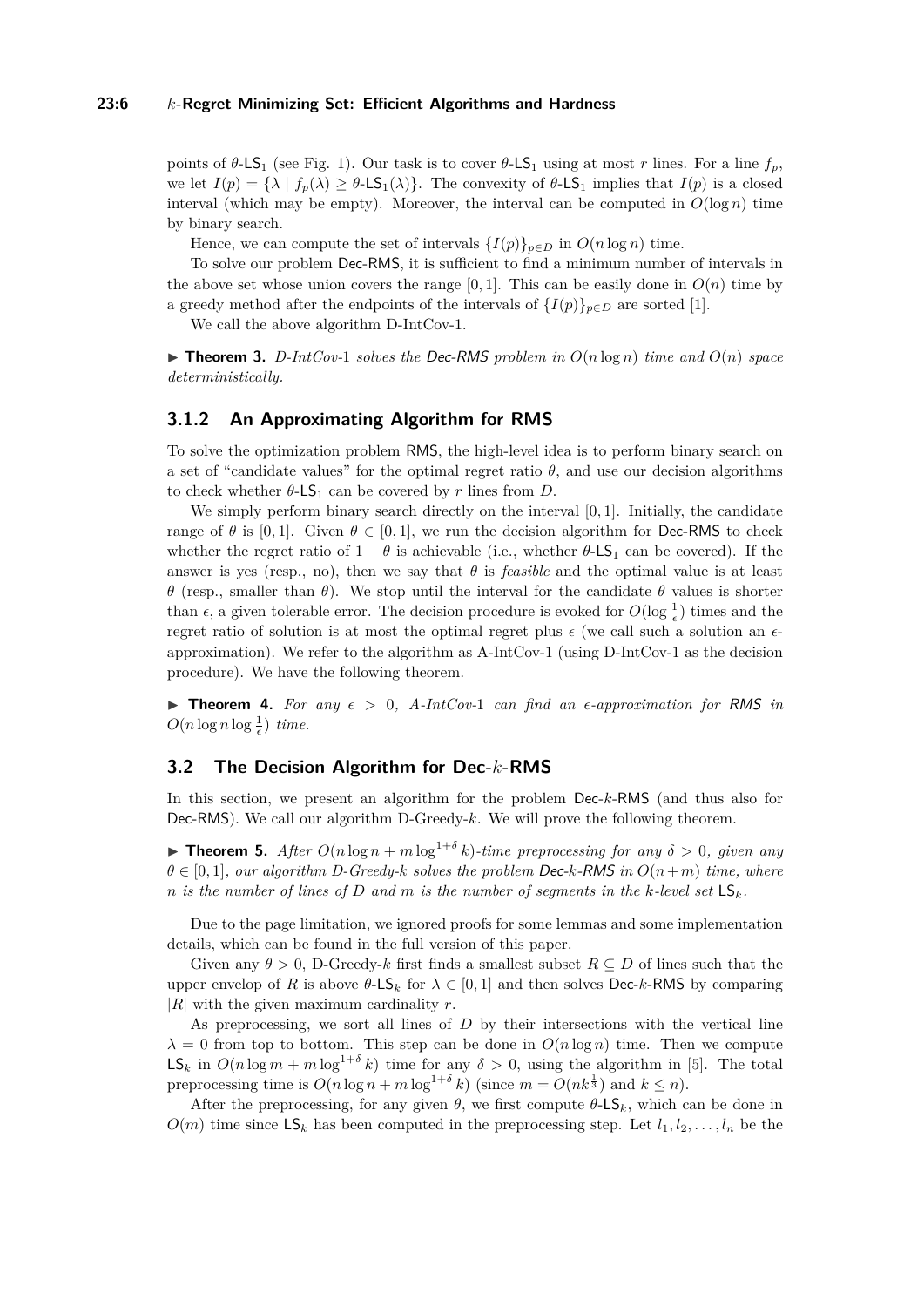<span id="page-6-1"></span>

**Figure 3** The blue curve denotes  $U({l_1, l_2, l_3, l_4})$ . The brown curve denotes  $C[\lambda_1, \lambda_2]$ . The gray area denotes  $P(C)$ .

**Figure 4** Illustrating the set  $R_i$  ${l_0, l_{f(1)}, l_{f(2)}, l_{f(3)}, l_{f(4)}$  with  $g_i = 4$ . The red curve is *C* and the blue curve is  $U(R_i)$ . The point *p* is at  $b_{f(4)}$ .

 $l_{n+1}$ 

lines of *D* sorted by their intersections with the vertical line  $\lambda = 0$  from top to bottom. For each  $i \in [1, n]$ , let  $a_i$  denote the intersection of  $l_i$  and the vertical line  $\lambda = 0$ , and thus  $a_i$  is also from top to bottom. For convenience, we use  $l_0$  to denote the vertical line  $\lambda = 0$  and  $l_{n+1}$  to denote the vertical line  $\lambda = 1$ . A simple observation, as formalized in Lemma [6,](#page-6-0) is that for two lines  $l$  and  $l'$ , if  $l$  "dominates"  $l'$ , then  $l'$  can be directly discarded.

<span id="page-6-0"></span>▶ **Lemma 6.** *For any*  $1 \leq i < j \leq n$ *, if the slope of*  $l_i$  *is larger than or equal to that of*  $l_j$ *, then there exists an optimal solution R that does not contain*  $l_i$  *(and thus*  $l_i$  *can be ignored for solving the problem).*

Notice that Lemma [6](#page-6-0) essentially states that points that are not in the skyline (in the original space) can be dropped. This has already been known in previous works (e.g., [\[8\]](#page-16-8)).

We run a *pruning procedure* on  $D$  to remove such lines  $l_j$  as specified in the preceding lemma. This can be done by scanning the lines of  $D$  in their index order in  $O(n)$  time. The following algorithm will work on the remaining lines of *D*. Hence, after the pruning procedure, we can assume that the remaining lines of *D* following their index order are also sorted by their slopes in strictly ascending order (renamed as  $\{l_1, l_2, \ldots l_n\}$ ).

To simplify the notation, we use C to refer to  $\theta$ -LS<sub>k</sub>. For any two values  $\lambda_1$  and  $\lambda_2$  with  $\lambda_1 \leq \lambda_2$ , we use  $C[\lambda_1, \lambda_2]$  to denote the portion of *C* defined on the interval  $\lambda \in [\lambda_1, \lambda_2]$ . For any two points  $q_1$  and  $q_2$  on *C*, we also use  $C[q_1, q_2]$  to refer to the portion of *C* between  $q_1$ and  $q_2$ . Let  $P(C)$  denote the region of the plane above C and between  $l_0$  and  $l_{n+1}$ . For any set  $D'$  of lines, we use  $U(D')$  to denote its upper envelop. For any point  $q$  in the plane, let  $λ(q)$  denote its  $λ$ -coordinate. Note that *C* is  $λ$ -monotone, i.e., any vertical line intersects *C* at most once. Therefore, we can say something like "move a point on *C* from left to right". Let *C*<sup> $\prime$ </sup> be another *λ*-monotone curve in the plane. We say that *C*<sup> $\prime$ </sup> is *above C*[ $\lambda_1$ ,  $\lambda_2$ ] for some  $\lambda_1 \leq \lambda_2$  if for any value  $\lambda' \in [\lambda_1, \lambda_2]$ , the intersection of the vertical line  $\lambda = \lambda'$  and *C*<sup>*C*</sup> is not lower than that of the vertical line  $\lambda = \lambda'$  and *C*. For two points  $p_1 \neq p_2$ , we use  $\overline{p_1p_2}$  to denote the line segment with endpoints  $p_1$  and  $p_2$ . See Figure [3](#page-6-1) for an illustration of the definitions given above.

Our algorithm processes the lines of  $l_0, l_1, \ldots, l_{n+1}$  in their index order from  $l_0$  to  $l_{n+1}$ . In general, suppose line  $l_i$  has just been processed and we are about to process  $l_{i+1}$  for some *i* with  $0 \le i \le n$ . Our algorithm maintains a set  $R_i = \{l_{f(0)}, l_{f(1)}, \ldots, l_{f(q_i)}\}$  of  $g_i + 1$  lines in  $\{l_0, l_1, l_2, \ldots, l_i\}$  and a set  $B_i = \{b_{f(0)}, b_{f(1)}, \ldots, b_{f(g_i)}\}$  of  $g_i + 1$  points with  $f(0) < f(1) < \cdots < f(g_i)$ , for some integer  $g_i \geq 0$ , such that  $R_i$  and  $B_i$  have the following properties. Refer to Figure [4](#page-6-1) for an example.

**1.**  $f(0) = 0$ , i.e.,  $l_{f(0)}$  is  $l_0$ . Since  $l_0$  is vertical, we tilt it slightly such that it has a negative slope so that the definition of the upper envelop  $U(R_i)$  is clear. Similarly, we tilt  $l_{n+1}$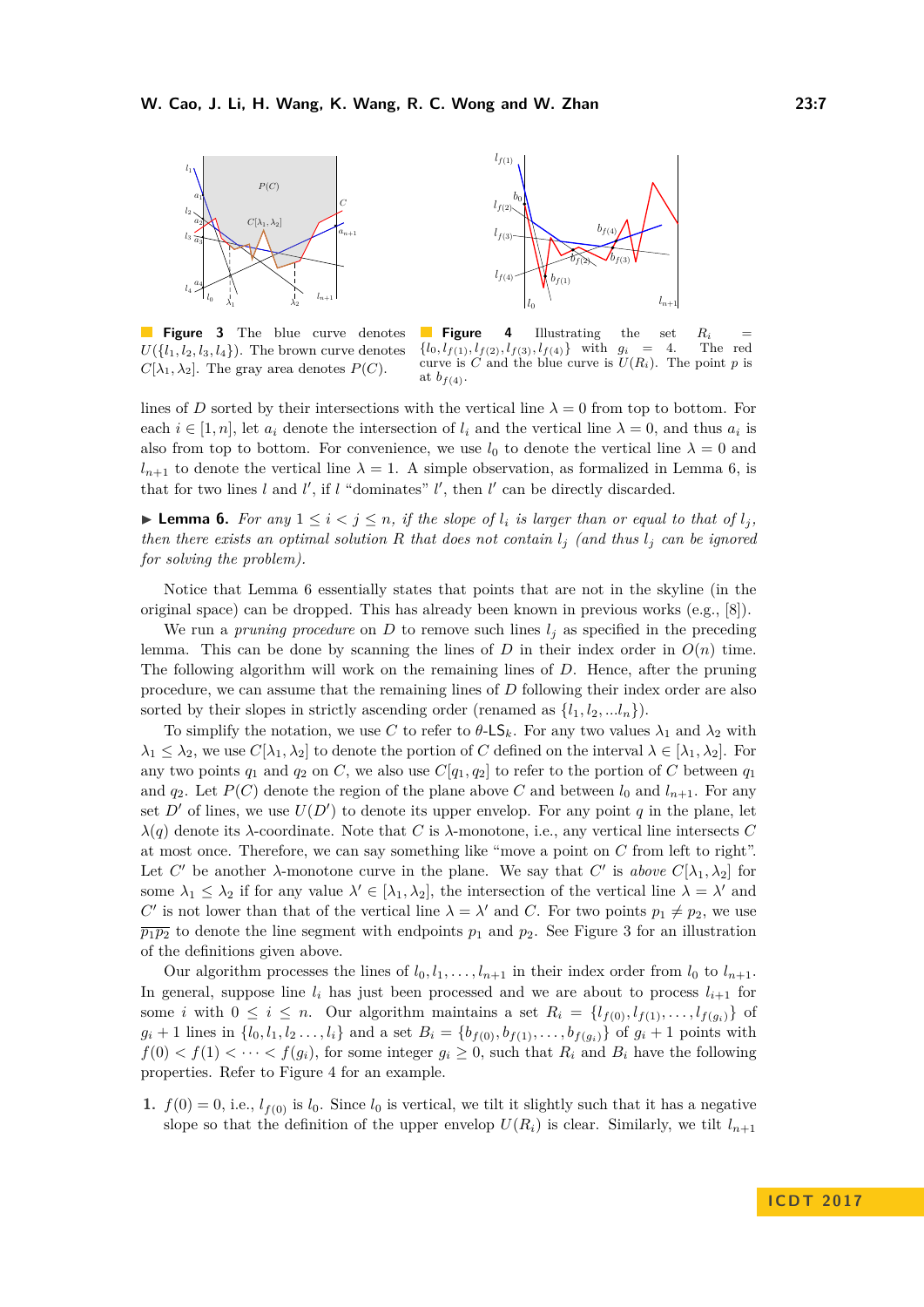<span id="page-7-0"></span>

**Figure 5** Illustrating the *special case*. Notice that  $l_{i+1} \cap \overline{a_{f(4)}b_{f(4)}} = b_{f(4)}$ .



**Figure 6** Illustrating the case where  $l_{i+1}$  (the dashed line) intersects  $a_{f(g_i)}b_{f(g_i)}$  with  $g_i = 4$ . In this example,  $R_{i+1} = \{l_0, l_{f(1)}, l_{f(2)}, l_{i+1}\}$  because  $l_{i+1}$  intersects  $\overline{a_{f(1)}b_{f(1)}}$  but is not above  $C[b_{f(1)}, b_{f(2)}].$ 

slightly such that it has a positive slope.

- **2.** Each line of  $R_i$  has a segment that appears in  $U(R_i)$ . The segments of lines of  $R_i$  appear on  $U(R_i)$  from left to right following the index order.
- **3.**  $0 = \lambda(b_{f(0)}) < \lambda(b_{f(1)}) < ... < \lambda(b_{f(g_i)})$ . For  $0 \le t \le g_i$ ,  $b_{f(t)} \in l_{f(t)} \cap C$ . Recall that  $a_i$ denote the intersection of  $l_i$  and the vertical line  $\lambda = 0$ , thus the line segment  $a_{f(t)}b_{f(t)}$ is segment of the line  $l_{f(t)}$ . For  $0 < t \leq g_i$ ,  $l_t$  is above  $C[b_{f(t-1)}, b_{f(t)}]$ . Thus,  $U(R_i)$  is above  $C[0, \lambda(b_{f(g_i)})]$ .
- **4.** For each line  $l_{f(t)} \in R_i$  with  $0 \le t \le i$ , the point  $b_{f(t)}$  is defined as follows. When  $t = 0$ ,  $b_{f(t)}$  (i.e.,  $b_0$ ) is defined as the intersection of *C* and  $l_0$ . Here, for convenience of discussion, we also let *C* include the half-line of  $l_0$  above  $b_0$  and the half-line of  $l_{n+1}$ above  $a_{n+1}$  (i.e., the intersection of *C* and  $l_{n+1}$ ). In this way, *C* is the boundary of the region  $P(C)$ .

When  $t > 0$ , suppose point  $b_{f(t-1)}$  has been defined on *C*. Denote q to be the intersection of  $l_{f(t)}$  and the vertical line through  $b_{f(t-1)}$ , it holds that *q* is above  $b_{f(t-1)}$ . If we move *q* rightwards on  $l_{f(t)}$ , then  $b_{f(t)}$  is defined as the first point of  $P(C)$  we encounter after which  $q$  will move out of  $P(C)$ .

- **5.**  $a_{f(t)}b_{f(t)}$  intersects  $a_{f(t-1)}b_{f(t-1)}$  for any *t* with 1 ≤ *t* ≤ *i*. For any 2 ≤ *t* ≤ *i*, either  $a_{f(t)}b_{f(t)}$  does not intersect  $a_{f(t-2)}b_{f(t-2)}$ , or they intersect but  $l_{f(t)}$  is not completely above  $C[b_{f(t-2)}, b_{f(t-1)}]$ . In Figure [4,](#page-6-1) although  $\overline{a_{f(1)}b_{f(1)}}$  intersects with  $\overline{a_{f(3)}b_{f(3)}}, l_{f(3)}$ is not completely above  $C[b_{f(1)}, b_{f(2)}].$
- **6.** For each  $1 \le t \le i$ , the upper hull of the convex hull of  $C[b_{f(t-1)}, b_{f(t)}]$  is maintained in a linked list  $L(b_{f(t-1)}, b_{f(t)})$ . More specifically,  $L(b_{f(t-1)}, b_{f(t)})$  stores the edges of the upper hull of  $C[b_{f(t-1)}, b_{f(t)}]$  from left to right.

# **3.2.1 The Algorithm**

Initially, for  $i = 0$ , we let  $R_0 = \{l_0\}$  and  $B_0 = \{b_0\}$ . In general, suppose we have processed the line  $l_i$  and obtained  $R_i$  and  $B_i$ . In the following, we describe the algorithm for processing the next line  $l_{i+1}$  and obtain the set  $R_{i+1}$  and  $B_{i+1}$ .

We first check whether  $l_{i+1}$  intersects  $a_{f(g_i)}b_{f(g_i)}$ . If not, we simply ignore  $l_{i+1}$  and let  $R_{i+1} = R_i.$ 

If  $l_{i+1}$  intersects  $a_{f(g_i)}b_{f(g_i)}$ , we consider a special case where  $l_{i+1} \cap a_{f(g_i)}b_{f(g_i)} = b_{f(g_i)}$ and  $b_{i+1}$  is  $b_{f(q_i)}$  (e.g., see Fig. [5\)](#page-7-0). If this case happens, then we simply ignore  $l_{i+1}$  and let  $R_{i+1} = R_i$ . To determine whether  $b_{i+1}$  is  $b_{f(g_i)}$ , we check whether we will go outside  $P(C)$ after we cross  $b_{f(g_i)}$  if we move on  $l_{i+1}$  rightwards. Since  $b_{f(g_i)}$  is known, we can determine whether this special case happens in  $O(1)$  time.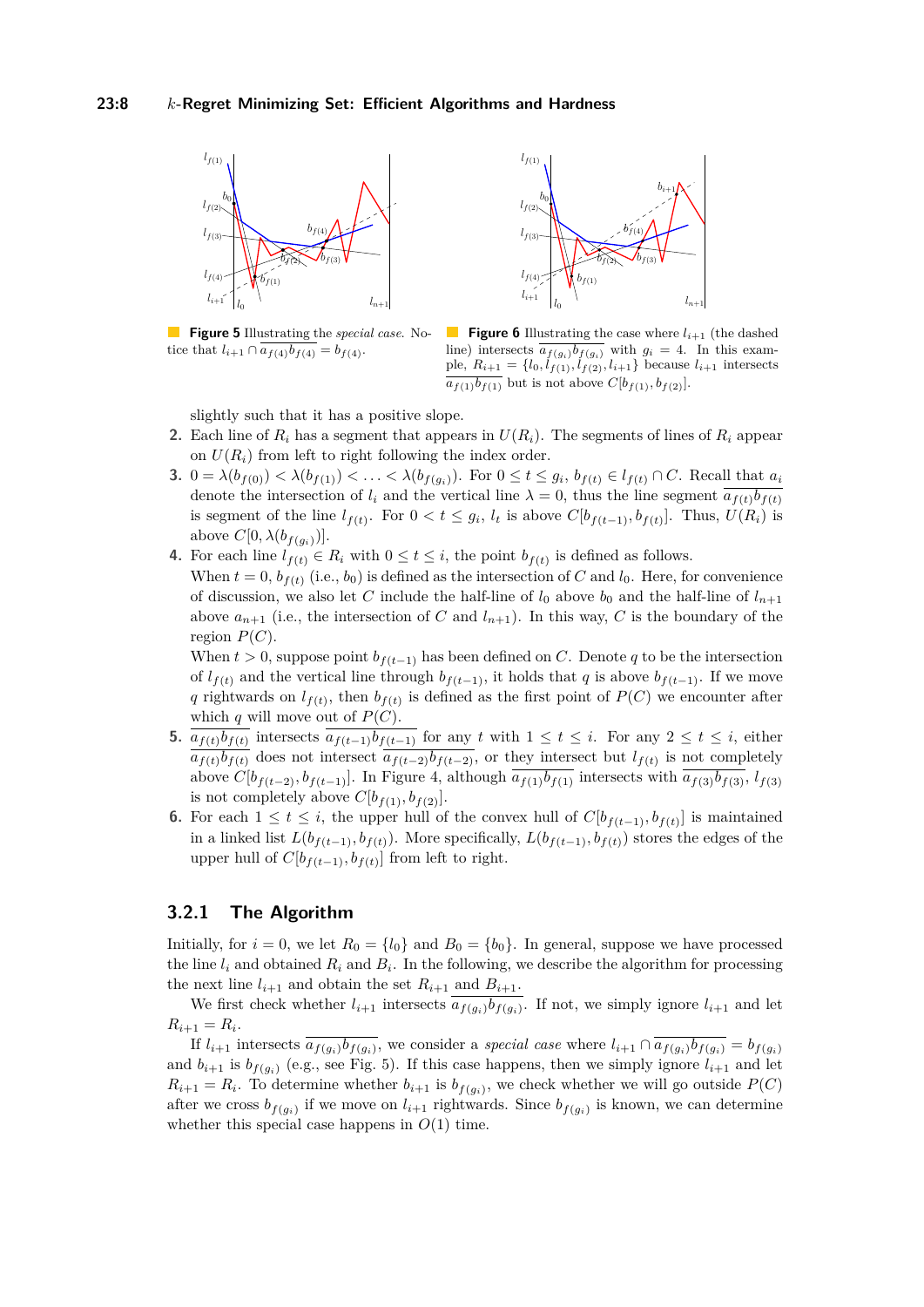If  $l_{i+1}$  intersects  $\overline{a_{f(g_i)}b_{f(g_i)}}$  and the special case does not happen (e.g., see Figure [6\)](#page-7-0), then we proceed to compute the point  $b_{i+1}$  as follows.

As  $f(g_i) \leq i < i+1$ ,  $a_{i+1}$  is below  $a_{f(g_i)}$ . Since  $l_{i+1}$  intersects  $a_{f(g_i)}b_{f(g_i)}$  and the special case does not happen, if *q* is the intersection of  $l_{i+1}$  and the vertical line through  $b_{f(g_i)}$ , then *q* must be above  $b_{f(g_i)}$ . Imagine that we move *q* rightwards on  $l_{i+1}$ . As we defined earlier,  $b_{i+1}$  is the first point of  $P(C)$  we encounter after which *q* will move out of  $P(c)$  (e.g., see Figure [6\)](#page-7-0). As the special case does not happen,  $\lambda(b_{i+1}) > \lambda(b_{f(a_i)})$  holds. To find  $b_{i+1}$ , we simply move q rightwards on C until we meet an intersection between  $l_{i+1}$  and an edge of *C*.

Next we compute the upper hull of (the convex hull of)  $C[b_{f(g_i)}, b_{i+1}]$  and store it in a linked list  $L(b_{f(g_i)}, b_{i+1})$ . The list  $L(b_{f(g_i)}, b_{i+1})$  can be constructed when we compute  $b_{i+1}$ by moving *q* from  $b_{f(g_i)}$  to  $b_{i+1}$ . Since *C* is  $\lambda$ -monotone,  $L(b_{f(g_i)}, b_{i+1})$  can be constructed in linear time in the number of vertices of  $C[b_{f(g_i)}, b_{i+1}]$  (e.g., by Graham's scan).

Finally, we determine the set  $R_{i+1}$  as follows. We consider the lines of  $R_i$  in the reverse order of their indices. Consider  $l_{f(q_i)}$  first. If  $l_{i+1}$  does not intersect the line segment  $\overline{a_{f(q_i-1)}b_{f(q_i-1)}}$  of  $l_{f(q_i-1)}$ , we stop the procedure with  $R_{i+1} = R_i \cup \{l_{i+1}\}.$ 

Otherwise, there are further two subcases. We check whether  $l_{i+1}$  is above  $C[b_{f(g_i-1)}, b_{f(g_i)}].$  To this end, observe that  $l_{i+1}$  is above  $C[b_{f(g_i-1)}, b_{f(g_i)}]$  if and only if  $l_{i+1}$ is above the upper hull of  $C[b_{f(g_i-1)}, b_{f(g_i)}],$  which is stored in the list  $L(b_{f(g_i-1)}, b_{f(g_i)}).$  As we will formalize later in Lemma [7,](#page-8-0) we can use a *upper hull walking procedure* to efficiently determine whether  $l_{i+1}$  is above the upper hull of  $C[b_{f(g_i-1)}, b_{f(g_i)}].$ 

If  $l_{i+1}$  is not above  $C[b_{f(g_i-1)}, b_{f(g_i)}]$ , then we stop the procedure with  $R_{i+1} = R_i \cup \{l_{i+1}\}.$ Otherwise, we remove  $l_{f(g_i)}$  from  $R_i$  and proceed on considering the next line  $l_{f(g_i-1)}$ . In addition, we perform a *upper hull merge procedure* to merge the two lists  $L(b_{f(q_i-1)}, b_{f(q_i)})$ and  $L(b_{f(g_i)}, b_{i+1})$  to obtain a single list  $L(b_{f(g_i-1)}, b_{i+1})$ , representing the upper hull of  $C[b_{f(q_i-1)}, b_{i+1}]$ . As formalized later in Lemma [7,](#page-8-0) the merge procedure can be efficiently implemented.

The above processes the line  $l_{f(g_i)}$ . Processing the next line  $l_{f(g_i-1)}$  (and other lines) is done similarly, and we omit the details. Refer to Figure [6](#page-7-0) for an example.

The above algorithm may remove some lines from  $R_i$ . For ease of reference, we let  $R'_i$  be the remaining  $R_i$  after the above algorithm and we still use  $R_i$  to refer to the original set. After the above algorithm, we have  $R_{i+1} = R'_i \cup \{l_{i+1}\}.$ 

The algorithm finishes once  $l_{n+1}$  is processed, after which we will obtain the set  $R_{n+1}$ . In the full version of this paper, we show that  $R_{n+1} \setminus \{l_0, l_{n+1}\}\$  is the optimal solution set *R* for the problem Dec-*k*-RMS and the whole algorithm runs in  $O(n+m)$  time (excluding the preprocessing). The subsequent lemma state that the upper hull merge and walking procedures can be efficiently implemented. See the full version for details of these two procedures. Note that the efficiency of Lemma [7](#page-8-0) relies on that the slopes of the lines of *D* in their index order are sorted increasingly.

<span id="page-8-0"></span>► **Lemma 7.** We can implement the upper hull merge procedure and the upper hull walking procedure such that the total time of the procedure in the entire algorithm is  $O(m+n)$ .

By the similar binary search approach as in Section [3.1.2](#page-5-1) with D-Greedy-*k* as the decision procedure instead, we can obtain an approximation algorithm for *k*-RMS. We refer to this algorithm as A-Greedy-*k*, whose performance is summarized below.

**Theorem 8.** For any  $\epsilon > 0$ , A-Greedy-k can find an  $\epsilon$ -approximation for k-RMS in  $O((n + m) \log(1/\epsilon) + n \log n + m \log^{1+\delta} n)$  *time.*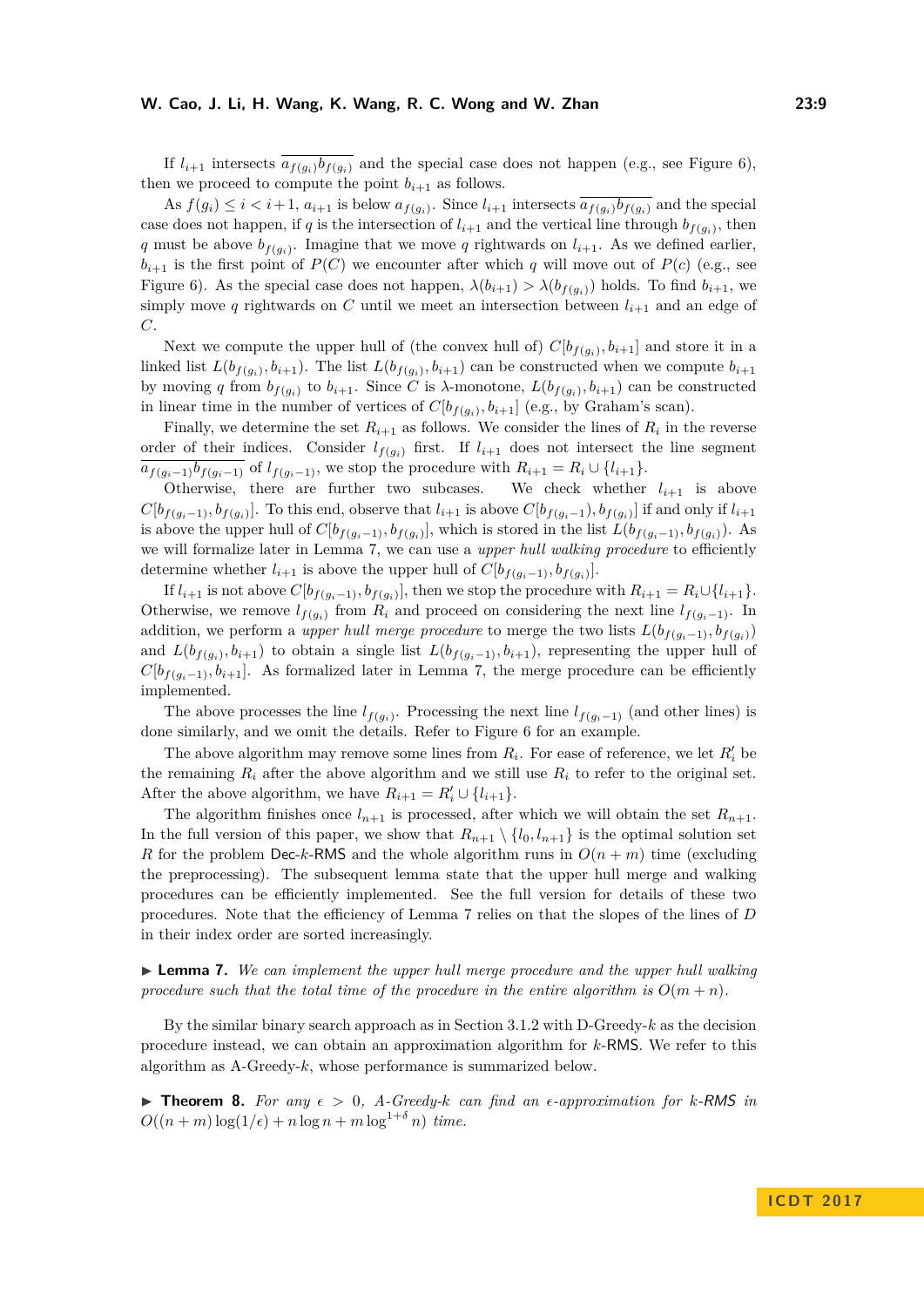#### **23:10** *k***-Regret Minimizing Set: Efficient Algorithms and Hardness**

# <span id="page-9-1"></span>**3.3 Optimization Algorithms**

In this section, we solve the optimization problems RMS and *k*-RMS. As in Section [3.1.2,](#page-5-1) the idea is to perform binary search on the candidate values of the optimal  $\theta$ , with the regret ratio  $1-\theta$ . Unlike the algorithm there that only gives approximating result, here we present two exact algorithms. The first algorithm (Section [3.3.1\)](#page-9-0) determines all candidate values implicitly (there are too many such values so we cannot afford to compute them explicitly), and performs binary search on them to find an optimal solution for *k*-RMS. The second algorithm (Section [3.3.2\)](#page-10-0) exploits the convexity of *θ*-LS<sup>1</sup> and performs randomized binary search over the candidate values, and it works quite efficiently but only on RMS.

#### <span id="page-9-0"></span>**3.3.1 An Exact Algorithm for** *k***-RMS**

<span id="page-9-2"></span>I **Lemma 9.** *The following statements are equivalent:*

**1.** *A set R covers*  $\theta$ -LS<sub>*k*</sub> *for all*  $\lambda \in [0, 1]$ *.* 

2. A set R covers  $\theta$ -LS<sub>k</sub> for all  $\lambda \in X(D) := \{0,1\} \cup \{\lambda \mid \exists l_1, l_2 \in D, l_1(\lambda) = l_2(\lambda)\}.$ 

Obviously statement (1) implies (2). On the other hand, note that both  $\theta$ -LS<sub>k</sub> and the upper envelop of *R* are piecewise linear, with all breaking points contained in  $X(D)$ . Therefore if (2) holds, the upper envelop of *R* must be above  $\theta$ -LS<sub>k</sub>. Hence, statement (2) implies (1) as well. The lemma thus follows.

The following lemma is a consequence of Lemma [9.](#page-9-2)

<span id="page-9-3"></span> $\blacktriangleright$  **Lemma 10.** For *k*-RMS, the optimal  $\theta$  is 0,1 or in

$$
\operatorname{Cand}(D):=\left\{\frac{l(\lambda)}{{\sf LS}_k(\lambda)}\Big|\ l\in D, \lambda\in X(D)\right\}.
$$

**Proof.** Notice that by Lemma [9,](#page-9-2)  $\theta$  is optimized so that *R* covers  $\theta$ -LS<sub>*k*</sub> within *X*(*D*). This implies  $\theta$ -LS<sub>k</sub> and the upper envelop of R coincide at some  $\lambda \in X(D)$ , so the lemma holds.  $\blacktriangleleft$ 

Clearly, the set  $\text{Cand}(D)$  consists of at most  $|D| \cdot |X(D)| = O(n^3)$  values. To solve the problem *k*-RMS, we can call the decision algorithm D-Greedy-*k* to find the largest feasible  $\theta \in \text{Cand}(D)$ . Computing the set  $\text{Cand}(D)$  explicitly would take  $\Omega(n^3)$  time. Instead, we present an approach that only constructs Cand(*D*) implicitly.

First we compute and sort the set  $X(D)$ . For each  $\lambda \in X(D)$ , our algorithm maintains an interval of indices  $I_\lambda \subseteq [1, n]$  so that if the optimal value  $\theta$  is equal to the *j*-th largest value of  $l(\lambda)/\mathsf{LS}_k(\lambda)$  for all  $l \in D$ , then  $j \in I_\lambda$  must hold. Initially,  $I_\lambda$  is set to [1, *n*] for each  $\lambda \in X(D)$ , and the interval will shrink during the algorithm.

The algorithm consists of multiple stages. In each stage, we use a line sweeping algorithm on  $\lambda$ , keeping track of the lines *l* of *D* ordered by  $l(\lambda)$ . For the *i*-th time the sweeping line hits a  $\lambda_i \in X(D)$ , we compute a value  $\theta_i$  of  $\theta$  (according to Lemma [10\)](#page-9-3) determined by the line ranked at the median of the interval  $I_{\lambda_i}$ , and assign it a weight  $w_i = |I_{\lambda_i}|$ . In this way, we compute a weighted subset  $S = {\theta_i}_i \subseteq \text{Cand}(D)$  of size  $O(n^2)$ . Next we compute the weighted median of *S*: that is, a value  $\theta_m \in S$  such that

$$
\sum \{w_i \mid \theta_i < \theta_m\} \leq \frac{1}{2} \sum_i w_i < \sum \{w_i \mid \theta_i \leq \theta_m\}.
$$

The weighted median can be found in  $O(|S|)$  time using the linear-time selection algo-rithm [\[21\]](#page-16-13). Then we use D-Greedy- $k$  to determine whether  $\theta_m$  is feasible. If yes, we update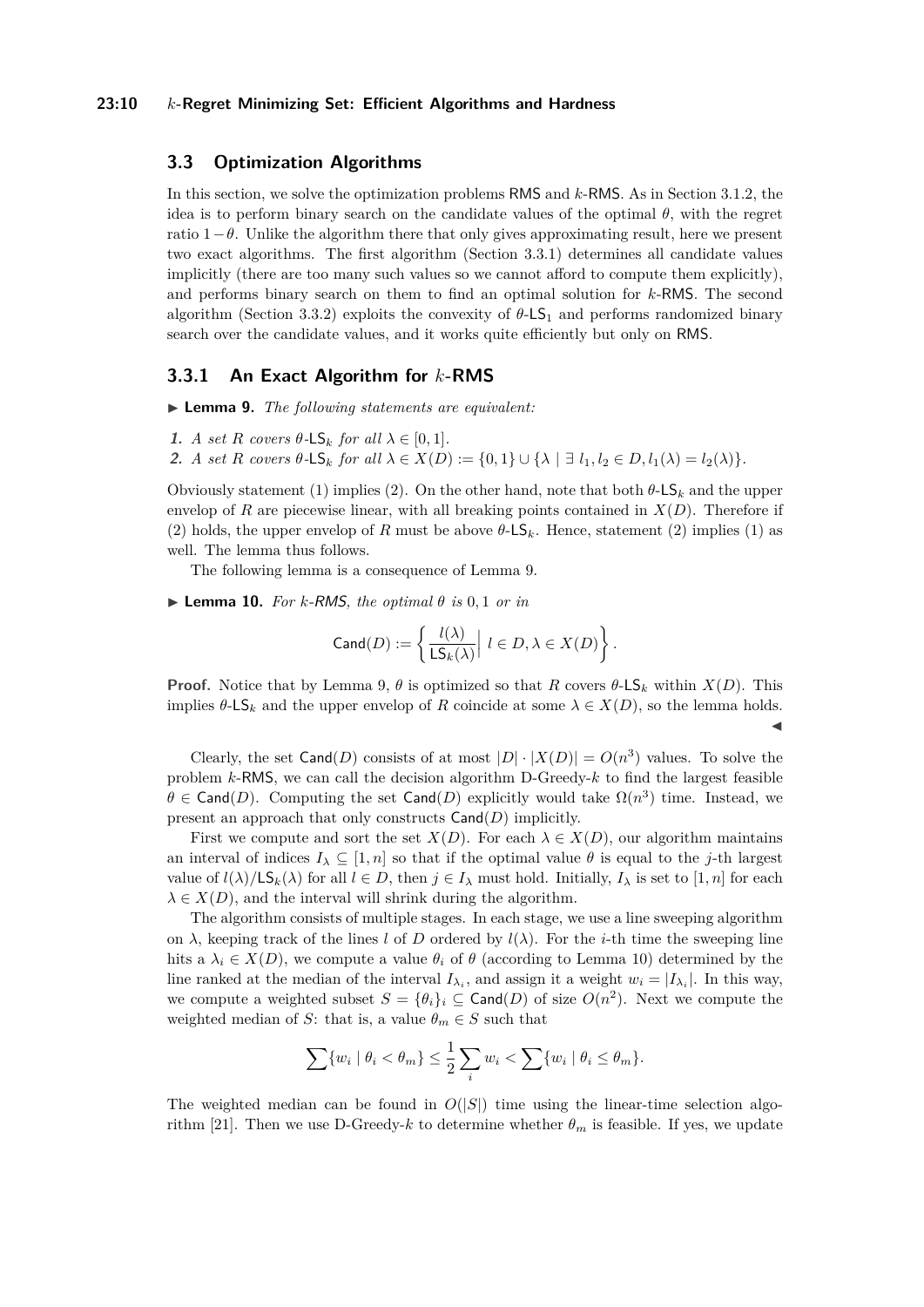

<span id="page-10-4"></span><span id="page-10-3"></span><span id="page-10-2"></span>**Figure 7** Illustration of the band, the segments in it, and the sampling method

each  $I_{\lambda_i}$  with  $\theta_i \geq \theta_m$  to be its lower-half interval; otherwise, we update each  $I_{\lambda_i}$  with  $\theta_i \leq \theta$  to be its upper-half interval. Hence, the reduced weight of all intervals of *S* is  $\frac{1}{2}\sum\{w_i \mid \theta_i \geq \theta\}$  or  $\frac{1}{2}\sum\{w_i \mid \theta_i \leq \theta\}$ , which is larger than  $\frac{1}{4}\sum_i w_i$  in either case. Therefore, each stage will reduce the total weight by at least 1*/*4. Since the initial total weight, that is, the total size of all intervals  $I_\lambda$  is  $O(n^3)$ , we conclude that there are  $O(\log n)$  stages (the algorithm stops once the remaining total weight is  $O(1)$ , after which we can use D-Greedy- $k$ to find the optimal  $\theta$  from the remaining  $O(1)$  candidate values).

For the running time, each stage is comprised of an  $O(n^2)$ -time line sweeping algorithm, an  $O(n^2)$ -time weighted median algorithm [\[21\]](#page-16-13), and one call of D-Greedy-k taking  $O(n +$  $m = O(n^2)$  time. Thus, the total time of the algorithm is  $O(n^2 \log n)$ . We refer to the algorithm is as E-Greedy-*k* (for Exact Greedy Algorithm).

▶ **Theorem 11.** *E-Greedy-k can compute an optimal solution for the k-RMS problem in*  $O(n^2 \log n)$  *time.* 

# <span id="page-10-0"></span>**3.3.2 An** *O*(*n* log *n*) **Time Exact Algorithm for RMS**

For RMS, we derive a more efficient randomized algorithm, whose expected running time is  $O(n \log n)$ . Lemma [10](#page-9-3) still applies here, but we have a stronger Lemma [12](#page-10-1) (which is not applicable to *k*-RMS),

<span id="page-10-1"></span> $\triangleright$  **Lemma 12.** For RMS, the optimal value  $\theta$  is in the set Cand(*D*) defined as

$$
\{0,1\} \cup \left\{ \frac{l(\lambda)}{\mathsf{LS}_1(\lambda)} \middle| l \in D \text{ and } \lambda \in \{0,1\}, \text{ or } \exists l' \in D, l(\lambda) = l'(\lambda) \right\}.
$$

**Proof.** For the optimal  $\theta$  such that a set *R* covers  $\theta$ -LS<sub>1</sub>, the upper envelop of *R* and  $\theta$ -LS<sub>1</sub> must coincide at some point. Let  $l \in R$  to be the line whose segment in the upper envelop contains such a coincidence point. Suppose two endpoints of this segment are at  $\lambda_1, \lambda_2$ . Then at least one of them is also a coincidence point, since otherwise  $\theta$ -LS<sub>1</sub> would be strictly above the segment at one of  $\lambda_1$  and  $\lambda_2$ , incurring contradiction.

We partition  $Cand(D)$  into two subsets:

$$
\mathsf{Cand}_1(D) = \{0,1\} \cup \left\{\tfrac{l(\lambda)}{\mathsf{LS}_1(\lambda)} \mid l \in D \text{ and } \lambda \in \{0,1\} \right\}, \mathsf{Cand}_2(D) = \left\{\tfrac{l(\lambda)}{\mathsf{LS}_1(\lambda)} \mid \exists \ l' \in D, l(\lambda) = l'(\lambda) \right\}.
$$

Notice that  $|\text{Cand}_1(D)| \leq 2n + 2 = O(n)$ . In the following, we first process  $\text{Cand}_2(D)$ . Our approach is inspired by the random sampling technique of Matoušek [\[23\]](#page-17-9).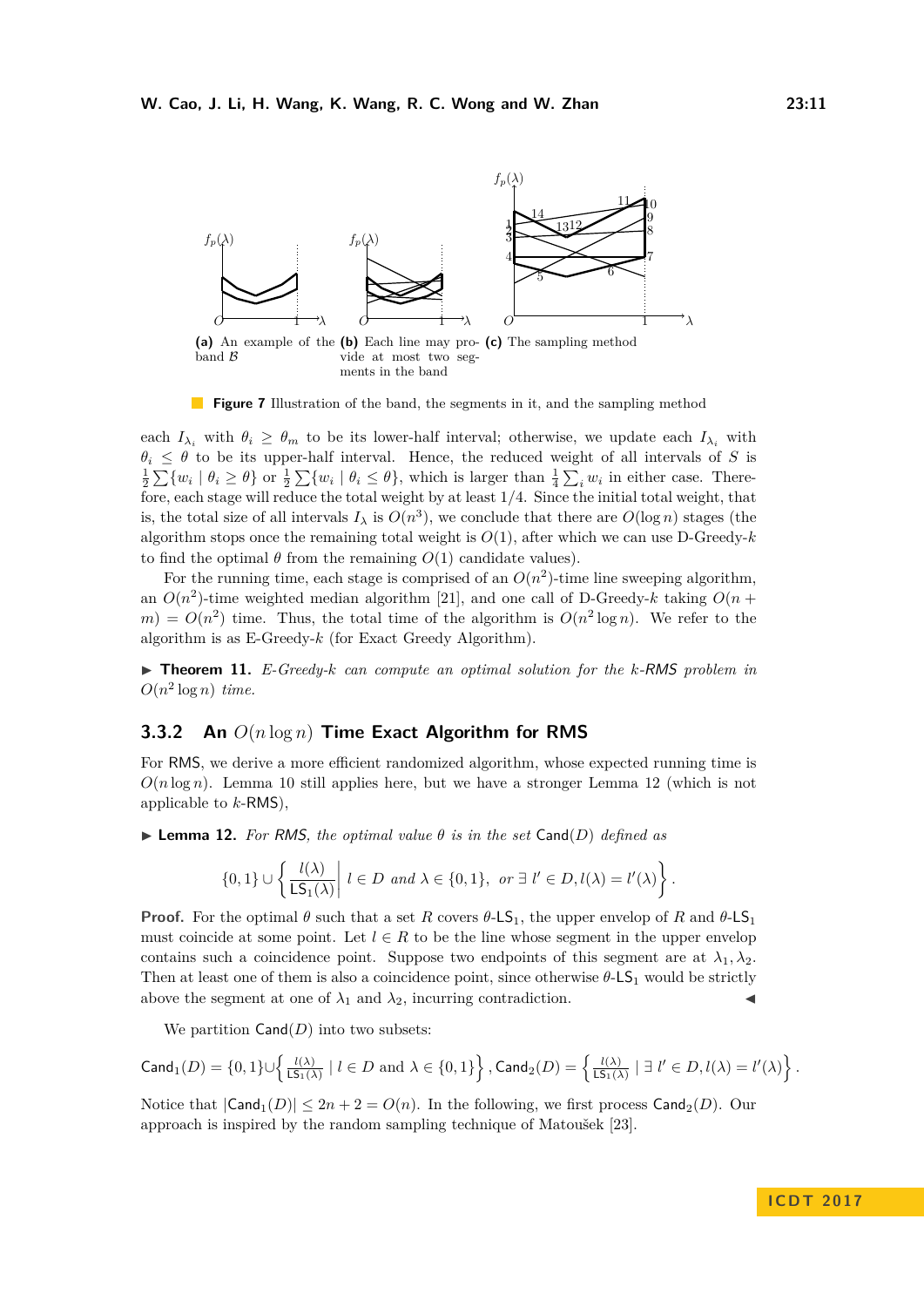#### **23:12** *k***-Regret Minimizing Set: Efficient Algorithms and Hardness**

We perform a randomized search over the values of  $Cand<sub>2</sub>(D)$ , without constructing  $\textsf{Cand}_2(D)$  explicitly. The algorithm consists of multiple rounds and each round shrinks the search range significantly. Initially, the search range of  $\theta$  is [0, 1]. In general, suppose the search range is  $[\theta_0, \theta_1]$  in the current round. We define a band  $\beta$  as the region bounded by *θ*<sub>0</sub>-LS<sub>1</sub>, *θ*<sub>1</sub>-LS<sub>1</sub>, and the two vertical lines  $λ = 0$  and  $λ = 1$  (See Figure [7a\)](#page-10-2). A candidate value  $\frac{l(\lambda)}{\mathsf{LS}_1(\lambda)}$  in  $[\theta_0, \theta_1]$  corresponds to an intersection  $(\lambda, l(\lambda))$  of two lines of *D* lying in the band  $\beta$ . The current round of the algorithm works as follows.

We first compute the number of line intersections in  $\beta$  and then sample at most  $n$  out of them. Note that the intersection of each line  $l \in D$  and B consists of at most two (maximal) segments, and each segment has two endpoints on the boundary of  $\beta$ . Thus there are at most 4 such endpoints on each line  $l \in D$ , and the total number of endpoints is  $O(n)$ . (See Fig. [7b\)](#page-10-3). These endpoints can be calculated in  $O(\log n)$  time for each line due to the convexity of  $LS_1$ . We then sort the  $O(n)$  endpoints on the boundary  $\beta$  in counterclockwise order (See Fig. [7c\)](#page-10-4), and for the *i*-th endpoint, we use  $s_i$  to denote the segment ending at it. We traverse these endpoints in order along the boundary of  $\beta$ . During the traversal, we maintain an ordered list  $L$ , and a counter  $N$ . For the *i*-th endpoint, let  $i'$  be the index such that  $s_i = s_{i'}$ . If *i'* is not in *L*, then we add *i* to *L*; otherwise we delete *i'* from *L* and increase *N* by the size of the set  $\{j \in L \mid j > i'\}.$ 

**I Lemma 13.** After the traversal, the counter N is the number of candidates of  $\theta = \frac{l(\lambda)}{15}$  $LS_1(\lambda)$  $in$  [ $\theta_0, \theta_1$ ].

**Proof.** For each  $\lambda \in \text{Cand}_2(D)$  which is determined by an intersection of two lines  $l(\lambda)$  $l'(\lambda)$  for  $l, l' \in D$ , the corresponding segments in B must have four endpoints with indices  $i' < j < i < j'$  where *i* and *i*' belong to *l* while *j* and *j*' belong to *l*'. Thus, we will increase the counter *N* for exactly one time, i.e., when *i*' is deleted from *L* and we find that  $j < i'$ . Therefore, there exists a bijection between all candidate values and all increments of the counter *N*. So the lemma holds.

► **Example 14.** As an example, consider the instance presented in Figure [7c.](#page-10-4) The endpoints of segments are labeled counterclockwise. Starting from endpoint 1, we in turn add 1*,* 2*,* 3*,* 4*,* 5 into the list *L*. Then for endpoint 6, since  $s_2 = s_6$  the list becomes  $\{1, 3, 4, 5\}$ , and *N* increases by 3. For endpoint 7, we delete 4 from the list and increase *N* by 1.

The above computes the number of candidates  $N$ . We assume  $N > n$ . Next, we uniformly and randomly pick *n* candidates out of the *N* candidate values in  $[\theta_0, \theta_1]$ . To this end, we first uniformly (with replacement) pick a set *S* of *n* indices from  $\{1, \ldots, N\}$ . Then we compute the candidate values corresponding to these picked indices, which can be done by doing the above traversal again. Specifically, during the traversal, suppose that after processing an endpoint *i*, the counter *N* grows from  $N_0$  to  $N_1$ . Then we add the following candidate values: for every index  $k \in (N_0, N_1] \cap S$ , we add the candidate value determined by the intersection of the segment  $s_i$  and the segment corresponding to the  $(k - N_0)$ -th largest endpoint in the current ordered list *L* maintained during the traversal.

The above (at most) *n* candidate values of  $\theta$  can be regarded as uniform samples from all candidate values in the search range  $[\theta_0, \theta_1]$ . We sort and perform a binary search on these values using the decision procedure D-Greedy- $k$  (with  $k = 1$ ) to find two adjacent values *θ*<sup>1</sup> and *θ*<sup>2</sup> in the sorted list such that the optimal *θ* value is in the range  $(θ'_{0}, θ'_{1})$ . Then, we shrink the range  $[\theta_0, \theta_1]$  by updating  $\theta_0 = \theta'_0$  and  $\theta_1 = \theta'_1$ , and proceed to the next round.

We proceed as above until there are at most *n* candidate values in the search range (i.e.,  $N \leq n$ . Finally, we run the following *post-processing step*. Let U be the union of the set of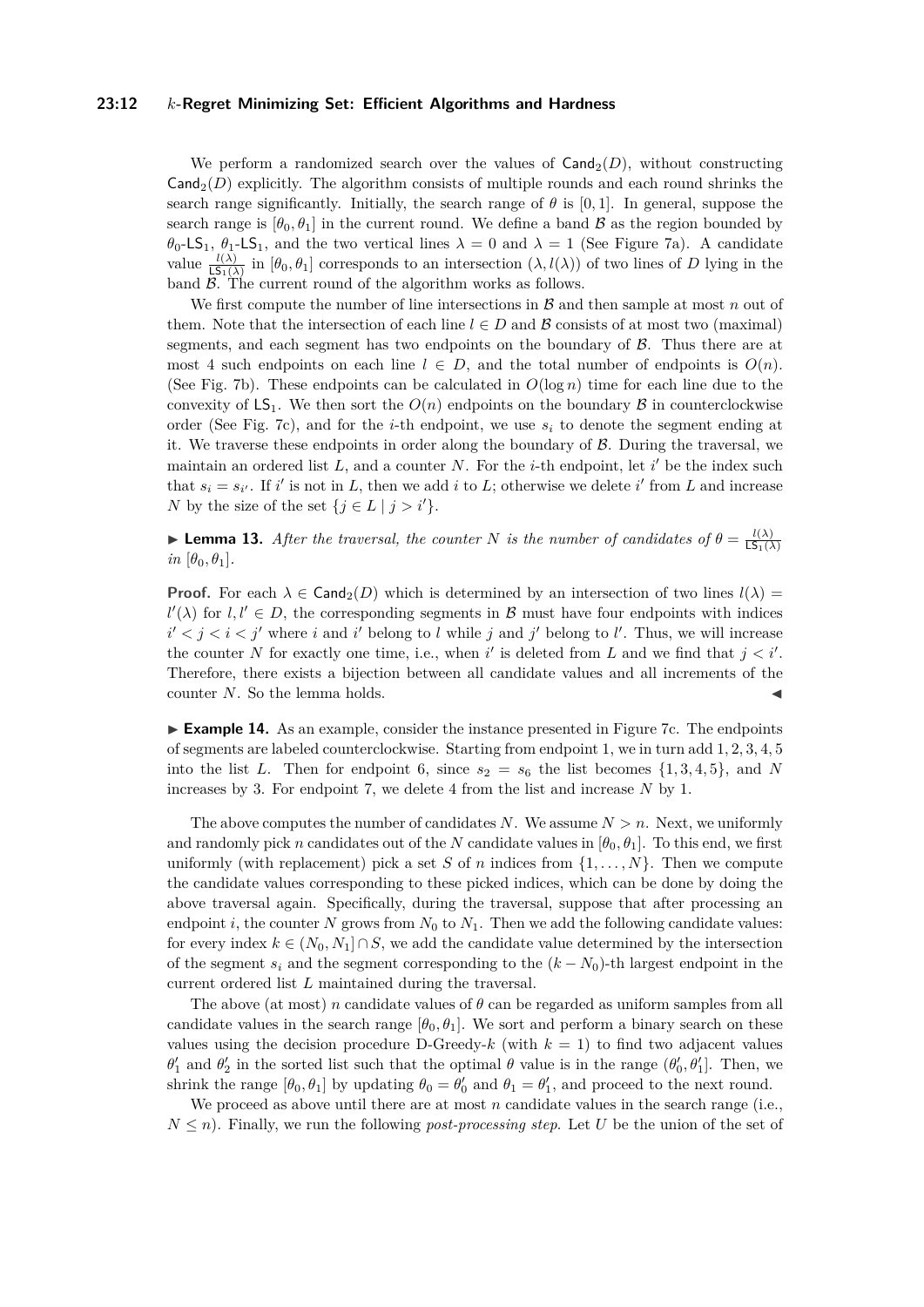these at most *n* candidate values in the search range and  $Cand<sub>1</sub>(D)$ . By the above algorithm, the optimal value  $\theta$  is in *U*. Since  $|\text{Cand}_1(D)| = O(n)$ ,  $|U| = O(n)$ . We sort and perform a binary search on the values of *U* using the decision procedure D-Greedy-*k* to eventually compute the optimal  $\theta$  value. This finishes our algorithm.

To analyze the running time, it is easy to see that the post-processing step takes  $O(n \log n)$  time. Below, we analyze the algorithm before the post-processing step.

We first consider the running time for each round. In each round, the algorithm computes and sorts the line segment endpoints on the boundary of  $\mathcal{B}$ , in  $O(n \log n)$  time. Maintaining the list L for a traversal of  $O(n)$  endpoints can be done in  $O(n \log n)$  time using a balanced binary search tree. Sorting and doing the binary search on the sampled *n* values takes  $O(n \log n)$  time, since the procedure D-Greedy-*k* is called  $O(\log n)$  times. Thus, the total running time of each round is  $O(n \log n)$ .

Next, we show that the algorithm has a constant  $p^* > 0$  probability to proceed into post-processing within two rounds. Indeed, let  $p(n_0, n_1)$  denote the probability of reducing the size of the candidate set from  $n_0$  to at most  $n_1$  in one round. We can obtain that  $p(n_0, n_1) \geq 1 - n_0 \cdot \left(\frac{n_0 - n_1}{n_0}\right)^n$ , because the size after the round is larger than *n*<sub>1</sub> only if our algorithm did not pick any indices from some interval  $[i, i + n_1]$  (here the indices *i* refer to the  $\theta$  values of the candidate set after they are sorted). For large enough *n*, we can see that  $p^* = p(n^2, n^{3/2}) \cdot p(n^{3/2}, n) \ge (1 - n^2 e^{-\sqrt{n}})^2$  is close to 1. Suppose the algorithm terminates at round *t* (*t* is a random variable). For any  $r \geq 3$ , it holds that  $Pr[t \geq r] \leq (1 - p^*)^{r-2}$ . Overall, the expected number of rounds is  $\mathbb{E}[t] \leq 2 + \sum_{r=3}^{\infty} \Pr[t \geq r] \leq 2 + \sum_{r=3}^{\infty} (1 - p^*)^{r-2} =$ *O*(1)*.*

By the above analysis, our algorithm, named E-Greedy-1, has the following performance.

 $\triangleright$  **Theorem 15.** *E-Greedy-1 solves RMS in*  $O(n \log n)$  *expected time.* 

# <span id="page-12-0"></span>**4 NP-Hardness**

The main results of this section are the NP-hardness results in Theorem [16](#page-12-1) and Theorem [17.](#page-12-2)

<span id="page-12-1"></span> $\blacktriangleright$  **Theorem 16.** Dec-RMS is NP-hard even in  $\mathbb{R}^3$ .

Note that Dec-RMS in  $\mathbb{R}^d$  for  $d > 3$  generalizes Dec-RMS in  $\mathbb{R}^3$  (by adding a few dummy dimensions). Further, by duplicating each point *k* times in an Dec-RMS instance, we can create a Dec-*k*-RMS instance with exactly the same optimal solution as the Dec-RMS instance. This implies the following hardness result.

<span id="page-12-2"></span>▶ **Theorem 17.** Dec-k-RMS is NP-hard for any fixed  $k \ge 1$  and  $d \ge 3$ .

In the following, we will prove Theorem [16,](#page-12-1) by a reduction from the vertex cover problem on a special planar graph, defined as follows.

A *planar straight-line graph (PSLG)* [\[28\]](#page-17-10) is a graph  $G = (V, E)$  where V is a finite subset of  $\mathbb{R}^2$ , and *E* is a subset of mutually disjoint open line segments with both endpoints in *V*. A *face* of a PSLG is a connected component of  $\mathbb{R}^2 \setminus (V \cup E)$ . The unique unbounded face is called the *outer face*, and all others are called *inner faces*. Similarly, vertices on the boundary of the outer face are called *outer vertices*, and all others are called *inner vertices*. Notice that in a PSLG, every inner face is an open polygon, and thus for every inner vertex with degree *t*, there are *t* interior angles attached to it. We say that a PSLG is *convex* if every inner face is convex, and the complement of the outer face is also convex.

Given an undirected graph  $G = (V, E)$ , a *vertex cover* is a subset of vertices  $S \subseteq V$  that cover all edges in *E* (i.e., every edge in *E* is incident on some vertex in *S*). The *vertex cover*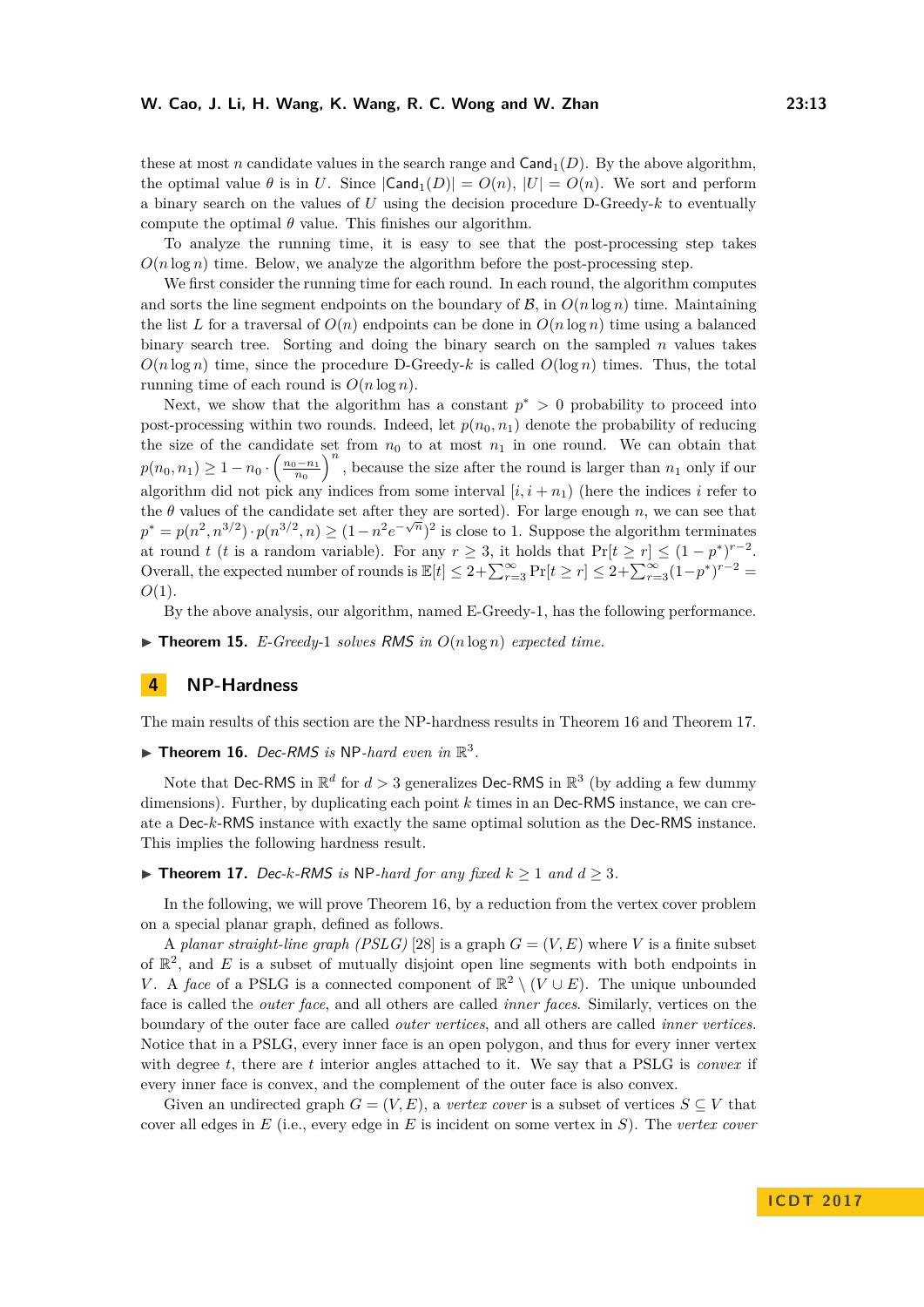#### **23:14** *k***-Regret Minimizing Set: Efficient Algorithms and Hardness**

*(*VC*)* problem asks for a vertex cover of minimum cardinality. Das and Goodrich [\[10\]](#page-16-14) showed that the VC problem on a convex PSLG is NP-hard, and below we do the reduction to prove Theorem [16.](#page-12-1)

We first define an intermediate problem, called the *inner vertex cover problem* (IVC), on a class of so-called *normalized PSLG graphs*, and provide a reduction from VC convex PSLG to it in Section [4.1.](#page-13-0) Then, we further reduce the problem to Dec-RMS in Section [4.2.](#page-13-1)

# <span id="page-13-0"></span>**4.1 IVC on Normalized PSLG**

We define a PSLG to be *normalized* if it satisfies the following properties:

- $\equiv$  (*convex*) Every inner face is convex, and the complement of the outer face is also convex;
- (*low-degree*) Every inner vertex has degree 2 or 3, and every outer vertex has degree 3.
- (*bounded-angle*) Every interior angle attached to an inner vertex of degree 3 is in the range  $[\pi/4, \pi]$ .
- $(\alpha\text{-}isometric)$  There exist a standard length *l* and a constant  $\alpha \in (0,1)$  such that every edge with at least one endpoint being inner vertex has a length in range  $[l(1-\alpha), l(1+\alpha)]$ . and such an edge must also have at least one endpoint with degree 2.

Given a normalized PSLG, the *inner vertex cover (*IVC*)* problem on PSLG asks for a vertex cover which contains all the outer vertices of *G*. Given an instance of convex PSLG  $G_0 = (V_0, E_0)$ , we first construct a normalized PSLG  $G_4$ (*V*4*, E*4) through other three intermediate graphs, such that VC on  $G_0$  is reduced to IVC on  $G_4$ . The construction can be found in the full version, and we also decide the value of the parameter  $\alpha = \Omega(1/|V_0|)$  there.

I **Lemma 18.** *There is a polynomial reduction from* VC *on a convex PSLG to* IVC *on a normalized PSLG.*

#### <span id="page-13-1"></span>**4.2 Reduction to Dec-RMS**

Then we construct a 3D point set *D* for Dec-RMS from the above IVC instance on the normalized PSLG  $G_4$  =  $(V_4, E_4)$ . Consider the eighth sphere  $S = \{(x, y, z) \in \mathbb{R}^3_+ \mid$  $x^2 + y^2 + z^2 = \rho^2$ , where  $\rho$  is a constant depending on the parameters of  $G_4$ . and we draw the PSLG  $G_4$  in the unit disk  $D$  inscribed in  $S$ . From the origin  $O$ , we project the vertices and the edges  $V_4 \cup E_4$  onto S, and denote the projection mapping by *η*. Note that straight lines in *E*<sup>4</sup> are projected to arcs of great-circles, and thus the faces in the projection image are still convex. In fact, when *ρ* is large enough, the image of the graph does not deform a lot. Formally, we have Lemma [19,](#page-13-2) whose proof is omitted and can be found in the full version.



**Figure 8** A normalized PSLG with an inner vertex cover labelled by black vertices.



**Figure 9** Sphere projection for *G*<sup>4</sup> from the disk D

<span id="page-13-2"></span>▶ **Lemma 19.** *For any two points*  $A, B \in \mathcal{D}$ *, we have* 

$$
\rho^2 \sqrt{1 - \frac{AB^2}{\rho^2 - 1}} \le \langle \eta(A), \eta(B) \rangle \le \rho^2 \left(1 - \frac{AB^2}{2\rho^2}\right).
$$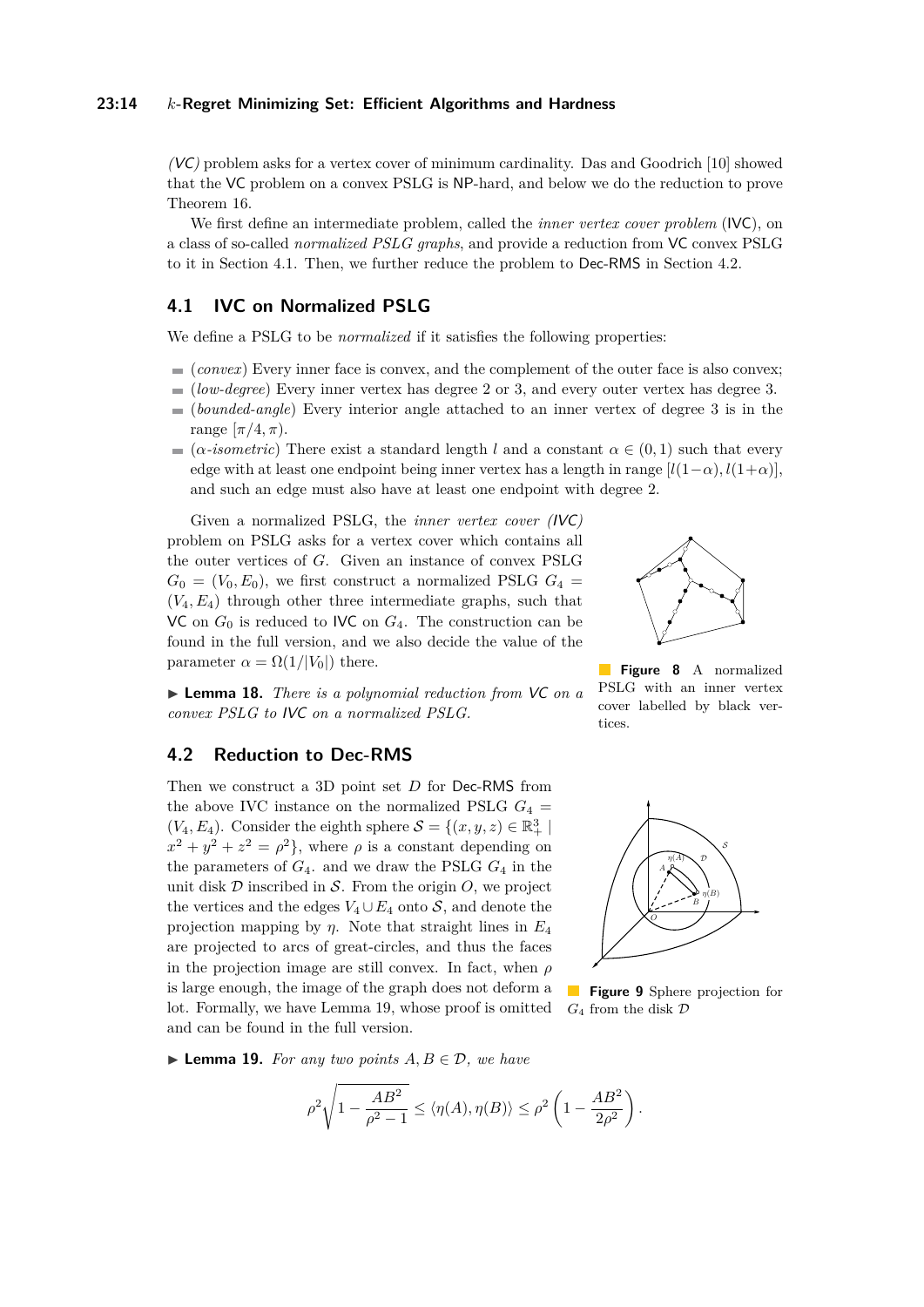Let *D* be the projection image of  $V_4$ . Thus,  $|D| = |V_4|$ , and *D* can be computed in polynomial time. The convexity of the sphere  $S$  ensures that  $D$  forms the 1-level of itself. Intuitively, the normalizing constraints on the degrees, angles, and edges of *G*<sup>4</sup> make sure that a point of *D* outside a subset  $R \subseteq D$  could keep a small regret ratio if and only if all its neighbors are in *R*. We claim that by properly choosing  $\theta$  in the Dec-RMS problem, a subset  $R \subseteq D$  has 1-regret ratio at most  $1 - \theta$  if and only if  $\eta^{-1}(R)$  is an inner vertex cover of *G*4, and this is implied by the following two lemmas.

<span id="page-14-1"></span>**► Lemma 20.** *There exists a constant*  $\theta$  *such that for any subset*  $R \subseteq D$ *, if*  $\eta^{-1}(R)$  *is an inner vertex cover of*  $G_4$ *, then*  $1$ *-regratio* $(R) \leq 1 - \theta$ *.* 

 $\sqrt{1 - l^2(1 + \alpha)^2/(\rho^2 - 1)}$ . For carefully chosen values of *l*,  $\alpha$  and  $\rho$ , we can prove: By careful computations in the proof of Lemma [20](#page-14-1) in the full version, we can set  $\theta =$ 

<span id="page-14-2"></span>► **Lemma 21.** For any subset  $R \subseteq D$ , if  $\eta^{-1}(R)$  is not an inner vertex cover of  $G_4$ , then  $1$ *-regratio* $(R) > 1 - \theta$ *.* 

Combining Lemmas [20](#page-14-1) and [21](#page-14-2) leads to Lemma [22.](#page-14-3)

<span id="page-14-3"></span> $\blacktriangleright$  **Lemma 22.** For any integer r,  $G_4$  has an inner vertex cover of size r if and only if D has *an 1-regret set of size r with ratio*  $1 - \theta$ *, where*  $D$ *,*  $\theta$  *can be obtained from*  $G_4$  *in polynomial time.*

Theorem [16](#page-12-1) thus follows.

# <span id="page-14-0"></span>**5 Algorithms in High Dimensions**

# **5.1 The Problem RMS**

The concept of  $\epsilon$ -kernel was introduced by Agarwal et al. [\[2\]](#page-16-9). By showing that RMS is closely connected to  $\epsilon$ -kernel, we obtain an approximation algorithm for RMS and an upper bound of the maximum regret ratio, which improves the previous result [\[26\]](#page-17-6).

A subset *R* of *D* is an  $\epsilon$ -kernel if  $\frac{\max_{x \in R} \langle x, \omega \rangle - \min_{y \in R} \langle y, \omega \rangle}{\max_{x \in D} \langle x, \omega \rangle - \min_{y \in D} \langle y, \omega \rangle} \ge 1 - \epsilon$ , for any non-zero real vector  $\omega$ . Roughly speaking, an  $\epsilon$ -kernel is a subset that approximately preserves the *width* of the data set in every direction. It is well known that an  $\epsilon$ -kernel of constant size can be computed in linear time (when  $d = O(1)$ ).

<span id="page-14-4"></span>**Theorem 23.** [\[2,](#page-16-9) [6,](#page-16-15) [35\]](#page-17-11) *Given D* in  $\mathbb{R}^d$ , one can compute an  $\epsilon$ -kernel of *D* of size  $O(\epsilon^{-(d-1)/2})$  *in*  $O(|D|+1/\epsilon^d)$  *time.* 

We reduce the RMS problem to the  $\epsilon$ -kernel problem as follows. Recall that due to our assumption, all points of  $D$  are in the first orthant. We make  $2^d$  copies of  $D$  in every orthant as follows. Define  $D^{\pm} = \{(p[1]x[1], \ldots, p[d]x[d]) \mid (x[1], \ldots, x[d]) \in D, p[i] \in {\pm 1}\}\}.$ Suppose we have already found an  $\epsilon$ -kernel *R'* of  $D^{\pm}$ ; then we can project the subset back to *D* by taking the absolute value in each coordinate, as follows. Define

> $\mathsf{abs}(x) := (|x[1]|, \ldots, |x[d]|),$  $(y') := \{ \text{abs}(x) \mid x \in R' \}.$

**Example 24.** *If*  $R'$  *is an*  $\epsilon$ -kernel of  $D^{\pm}$ , then  $R$  *must* have regret ratio at most  $\epsilon$  in  $D$ .

Using the above reduction and observing that  $|R| \leq |R'|$ , it is immediate to translate Theorem [23](#page-14-4) to an approximation algorithm for RMS in high dimensions.

► **Corollary 25.** Fixing the dimension *d*, one can compute a subset  $R ⊆ D$  of size  $r$  with *maximum regret ratio*  $O(r^{-2/(d-1)})$  *in*  $O(2^dn + r^{2d/(d-1)})$  *time.* 

The upper bound on the regret ratio is better than the previous upper bound  $O(r^{-1/(d-1)})$  given in [\[26\]](#page-17-6).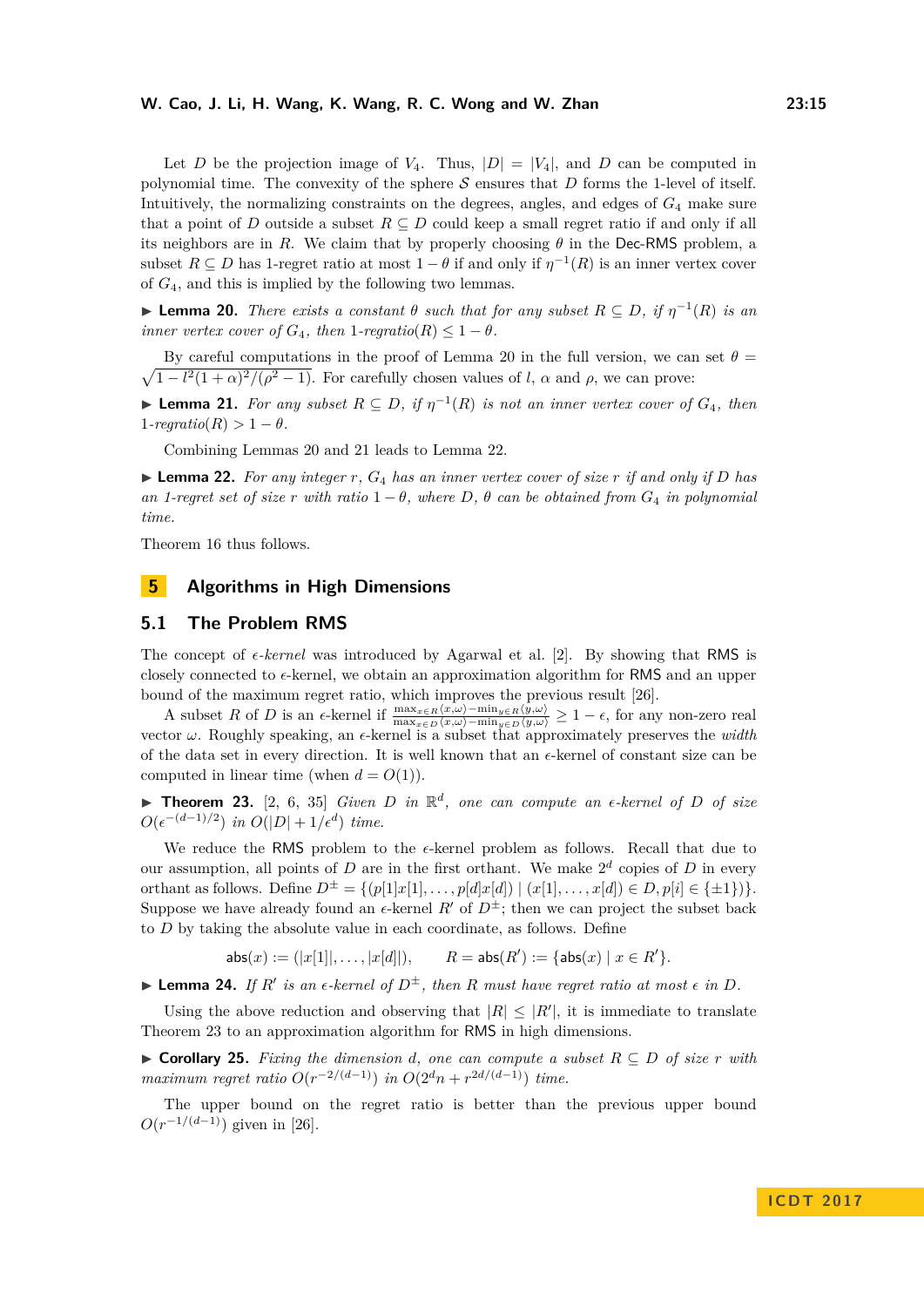#### **23:16** *k***-Regret Minimizing Set: Efficient Algorithms and Hardness**

# **5.2 The Problem** *k***-RMS**

Given *r* and *k*, the goal of *k*-RMS is to compute a set *R* of *r* points from *D* such that the maximum regret ratio is minimized. Let  $1 - \theta^*$  denote the maximum regret ratio in the optimal solution, for some  $\theta^* \in [0,1]$ . Viewing each point in *D* as a  $(d-1)$ -dimensional hyperplane, Theorem [26](#page-15-1) follows from a reduction to the set cover problem over the arrangement of these hyperplanes. See the full version for a complete proof.

<span id="page-15-1"></span>▶ **Theorem 26.** *There exists a polynomial time algorithm that can compute a set R of at most*  $r \cdot (d \cdot \ln(2n) + 1)$  *points from D with maximum regret ratio at most*  $1 - \theta^*$ .

# <span id="page-15-0"></span>**6 Related Work**

Due to the individual drawback of top-*k* queries and skyline queries, there exist a variety of ways to combine these two queries in the literature. Top-*k* skyline select and top-*k* skyline join were proposed in [\[15\]](#page-16-1).  $\epsilon$ -skyline [\[33\]](#page-17-12) controls the output size with respect to  $\epsilon$  after the utility function specified by the user is known. However, these studies still require that the utility function should be known beforehand.

The RMS query we study in this paper has the attractive property that no information on the utility function has to be provided by the user. Since its introduction in [\[26\]](#page-17-6), it has been extended and generalized to the interactive setting in [\[25\]](#page-17-5) and the *k*-RMS problem in [\[8\]](#page-16-8). [\[27\]](#page-17-7) proposed an efficient algorithm for 1-RMS. [\[19\]](#page-16-16) generalized the notion of RMS to include nonlinear utility functions.

Computing *k*-level sets and obtaining tight size bounds are of fundamental importance in computational geometry. For the two-dimension case, [\[12\]](#page-16-17) provided the best-known upper bound  $O(nk^{1/3})$ . However, the best-known lower bound is  $\Omega(n e^{c\sqrt{\log k}})$  [\[32\]](#page-17-13), which is still far from the upper bound, and closing the gap is an open problem for years. For algorithms that compute the *k*-level sets, we refer the interested readers to [\[5\]](#page-16-10) and the references therein. Note that any improvement on computing the *k*-level sets may lead to improvement of the time bounds of our algorithms for *k*-RMS.

The notion of  $\epsilon$ -kernel coreset was introduced in the seminal paper by Agarwal et al. [\[2\]](#page-16-9). They applied their algorithm for constructing  $\epsilon$ -kernel to several shape fitting problems. Since then, the idea has been extended to many other settings such as clustering (e.g.,  $[7, 13]$  $[7, 13]$ , matrix approximation  $[11, 13]$  $[11, 13]$  and stochastic points  $[17]$ .

### **Acknowledgement**

Wei Cao, Jian Li, Kangning Wang, Ruosong Wang and Wei Zhan are supported in part by the National Basic Research Program of China Grant 2015CB358700, 2011CBA00300, 2011CBA00301, the National Natural Science Foundation of China Grant 61202009, 61033001, 61361136003. The research of Raymond Chi-Wing Wong is supported by the grant GRF 16219816. Haitao Wang's research was supported in part by NSF under Grant CCF-1317143. We are grateful to the anonymous reviewers for their constructive comments on this paper.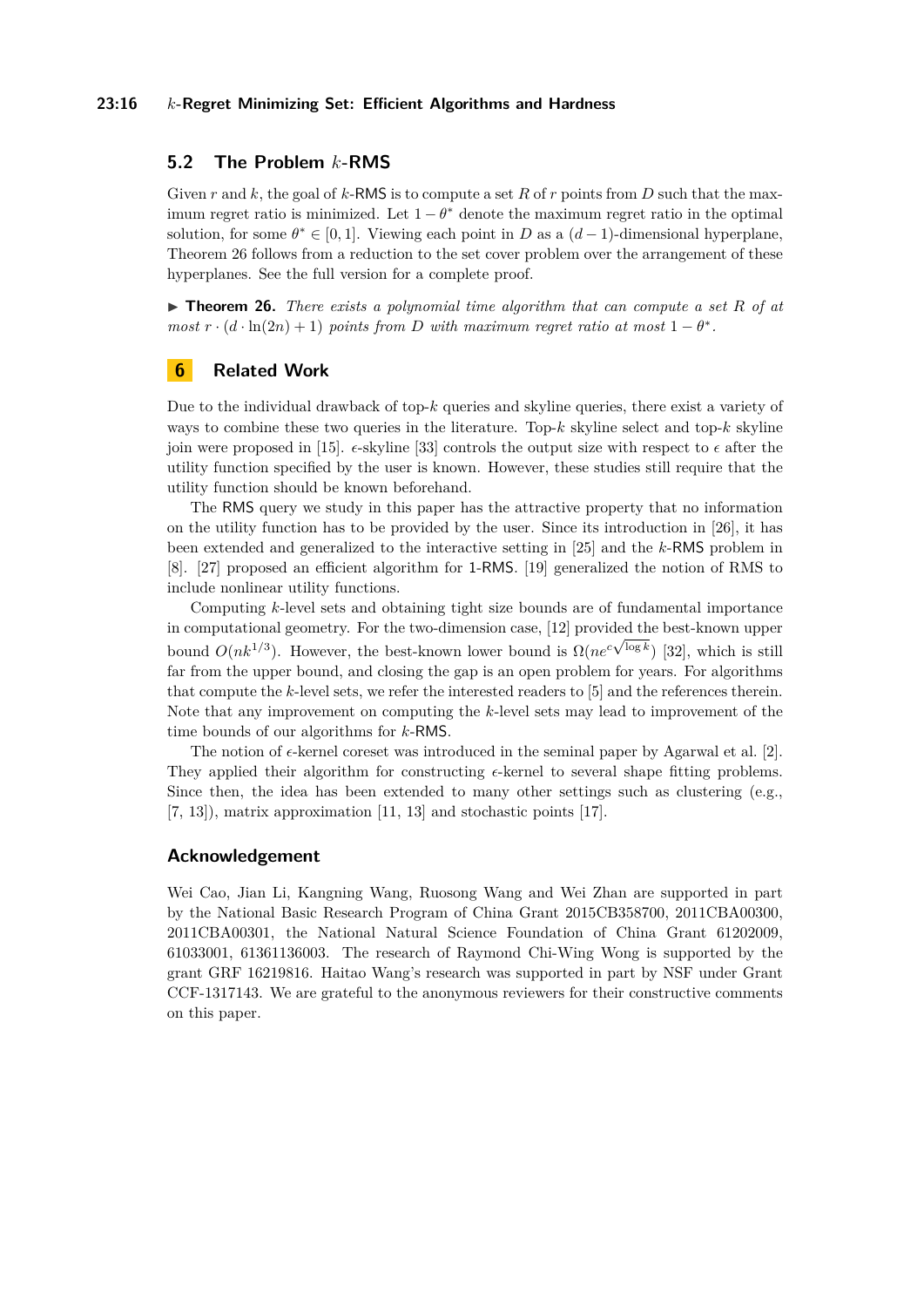| <b>References</b> |  |
|-------------------|--|
|-------------------|--|

- <span id="page-16-12"></span>**1** A greedy algorithm — the interval point cover problem. [http://www.cs.yorku.ca/](http://www.cs.yorku.ca/~andy/courses/3101/lecture-notes/IntervalCover.html) [~andy/courses/3101/lecture-notes/IntervalCover.html](http://www.cs.yorku.ca/~andy/courses/3101/lecture-notes/IntervalCover.html).
- <span id="page-16-9"></span>**2** Pankaj K Agarwal, Sariel Har-Peled, and Kasturi R Varadarajan. Approximating extent measures of points. *Journal of the ACM (JACM)*, 51(4):606–635, 2004.
- <span id="page-16-4"></span>**3** S Borzsony, Donald Kossmann, and Konrad Stocker. The skyline operator. In *ICDE*, pages 421–430, 2001.
- <span id="page-16-5"></span>**4** C.Y. Chan, HV Jagadish, K.L. Tan, A.K.H. Tung, and Z. Zhang. Finding k-dominant skylines in high dimensional space. In *SIGMOD*, 2006.
- <span id="page-16-10"></span>**5** Timothy M Chan. Remarks on k-level algorithms in the plane. *Manuscript, Department of Computer Science, University of Waterloo, Waterloo, Canada*, 1999.
- <span id="page-16-15"></span>**6** Timothy M Chan. Faster core-set constructions and data stream algorithms in fixed dimensions. In *Proceedings of the 20th Annual Symposium on Computational Geometry*, pages 152–159, 2004.
- <span id="page-16-18"></span>**7** K. Chen. On coresets for k-median and k-means clustering in metric and euclidean spaces and their applications. *SIAM Journal on Computing*, 39(3):923–947, 2009.
- <span id="page-16-8"></span>**8** Sean Chester, Alex Thomo, S Venkatesh, and Sue Whitesides. Computing k-regret minimizing sets. *Proceedings of VLDB*, 7(5), 2014.
- <span id="page-16-7"></span>**9** Jan Chomicki, Paolo Ciaccia, and Niccolo' Meneghetti. Skyline queries, front and back. *SIGMOD Rec.*, 42(3):6–18, October 2013.
- <span id="page-16-14"></span>**10** Gautam Das and Michael T Goodrich. On the complexity of approximating and illuminating three-dimensional convex polyhedra. In *Algorithms and Data Structures*, pages 74–85. Springer, 1995.
- <span id="page-16-20"></span>**11** A. Deshpande, L. Rademacher, S. Vempala, and G. Wang. Matrix approximation and projective clustering via volume sampling. In *Proceedings of the 17th ACM-SIAM symposium on Discrete algorithm*, pages 1117–1126, 2006.
- <span id="page-16-17"></span>**12** Tamal K Dey. Improved bounds on planar k-sets and k-levels. In *Foundations of Computer Science, 1997. Proceedings., 38th Annual Symposium on*, pages 156–161. IEEE, 1997.
- <span id="page-16-19"></span>**13** D. Feldman and M. Langberg. A unified framework for approximating and clustering data. In *Proceedings of the 43rd ACM Symposium on Theory of Computing*, pages 569–578, 2011.
- <span id="page-16-0"></span>**14** P. Fraternali, D. Martinenghi, and M. Tagliasacchi. Top-k bounded diversification. In *SIGMOD*, 2012.
- <span id="page-16-1"></span>**15** M. Goncalves and M.E. Vidal. Top-k skyline: A unified approach. In *On the Move to Meaningful Internet Systems 2005: OTM 2005 Workshops*, pages 790–799. Springer, 2005.
- <span id="page-16-11"></span>**16** John Hershberger. Finding the upper envelope of n line segments in o (n log n) time. *Information Processing Letters*, 33(4):169–174, 1989.
- <span id="page-16-21"></span>17 Lingxiao. Huang, Jian. Li, Jeff. Phillips, and Haitao. Wang.  $\epsilon$ -kernel coresets for stochastic points. In *ESA*, 2016.
- <span id="page-16-3"></span>**18** Ihab F. Ilyas, George Beskales, and Mohamed A. Soliman. A survey of top-k query processing techniques in relational database systems. *ACM Comput. Surv.*, 40(4):11:1–11:58, October 2008.
- <span id="page-16-16"></span>**19** Taylor Kessler Faulkner, Will Brackenbury, and Ashwin Lall. K-regret queries with nonlinear utilities. *Proc. VLDB Endow.*, 8(13):2098–2109, September 2015.
- <span id="page-16-2"></span>**20** J. Lee, G. You, and S. Hwang. Personalized top-k skyline queries in high-dimensional space. *Information Systems*, 2009.
- <span id="page-16-13"></span>**21** C.E. Leiserson, C. Stein, R. Rivest, and T.H. Cormen. *Introduction to algorithms*. MIT press, 2009.
- <span id="page-16-6"></span>**22** X. Lin, Y. Yuan, Q. Zhang, and Y. Zhang. Selecting stars: The k most representative skyline operator. In *ICDE*, 2007.